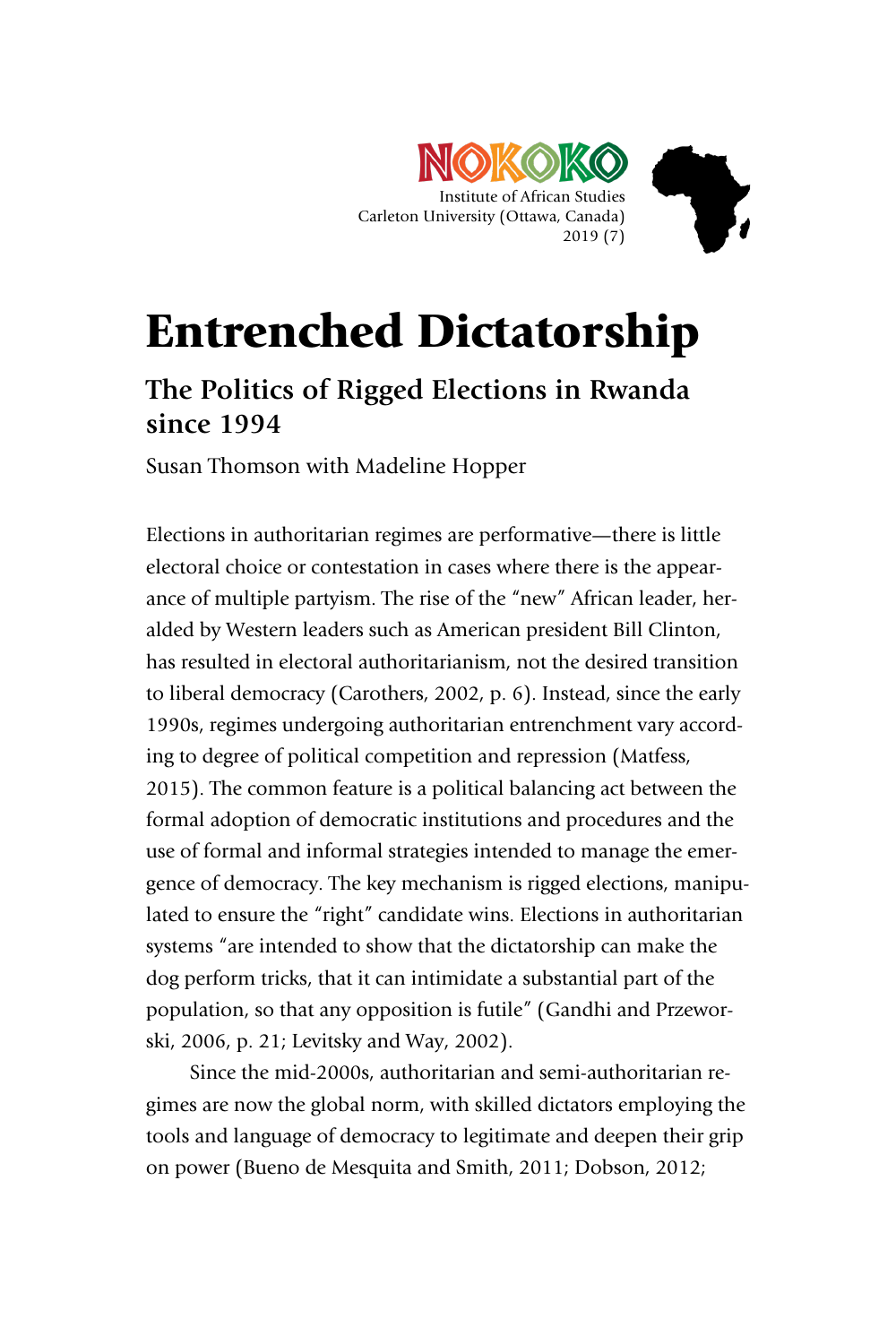-

Gandhi and Przeworkski, 2006; Simpser, 2013). Autocrats such as Rwanda's Paul Kagame and his ruling Rwandan Patriotic Front (RPF) easily and readily manipulate the minimal standard of international election observers: The perception of free and fair universal suffrage in a multi-party setting, with each party offering a different policy platform. As Cheeseman and Klaas demonstrate, the rigging of elections is "the greatest political paradox of our time" with more local and national elections being held than ever before (2018, para. 3). Yet, at the same time, in 2017, more than sixty percent of the world's population lives in unfree or partly-free political systems (Freedom House, 2018). By standard democracy measures, including the Economist Intelligence Unit (2017) and Freedom House (2018), Rwanda is widely understood to be "not free," ranking amongst the worst in the world for civil and political liberties, the active participation of citizens, the protection of human rights and the rule of law. $<sup>1</sup>$ </sup>

Rwanda since the 1994 genocide follows this trend of rigged regular national elections, made even more pointed with the country's history of civil war and genocide in which an ethnic Hutu-led government orchestrated the murder of at least 500,000 ethnic Tutsi (Des Forges, 1999, pp. 15-6). While international post-conflict reconstruction and reconciliation toolkits aim to promote democracy, the empirical evidence illustrates that recovery from violent conflict rarely drives democratization. In practice, the reality is quite the opposite, particularly in cases of civil war, such as that which preceded the 1994 genocide. Civil war undermines three key ingredients for democracy: The quality of political institutions, the nature of elite cohesion and the character of civil-military relations (Cheeseman, *et* 

<sup>1</sup> The AfroBarometer database (http://afrobarometer.org/countries) does not include Rwanda. It does not fit many of the necessary criteria to assess and conduct surveys on democracy: Openness and ability of citizens to express views, access to census data and ease of travel to remote areas (Nkomo, 2018).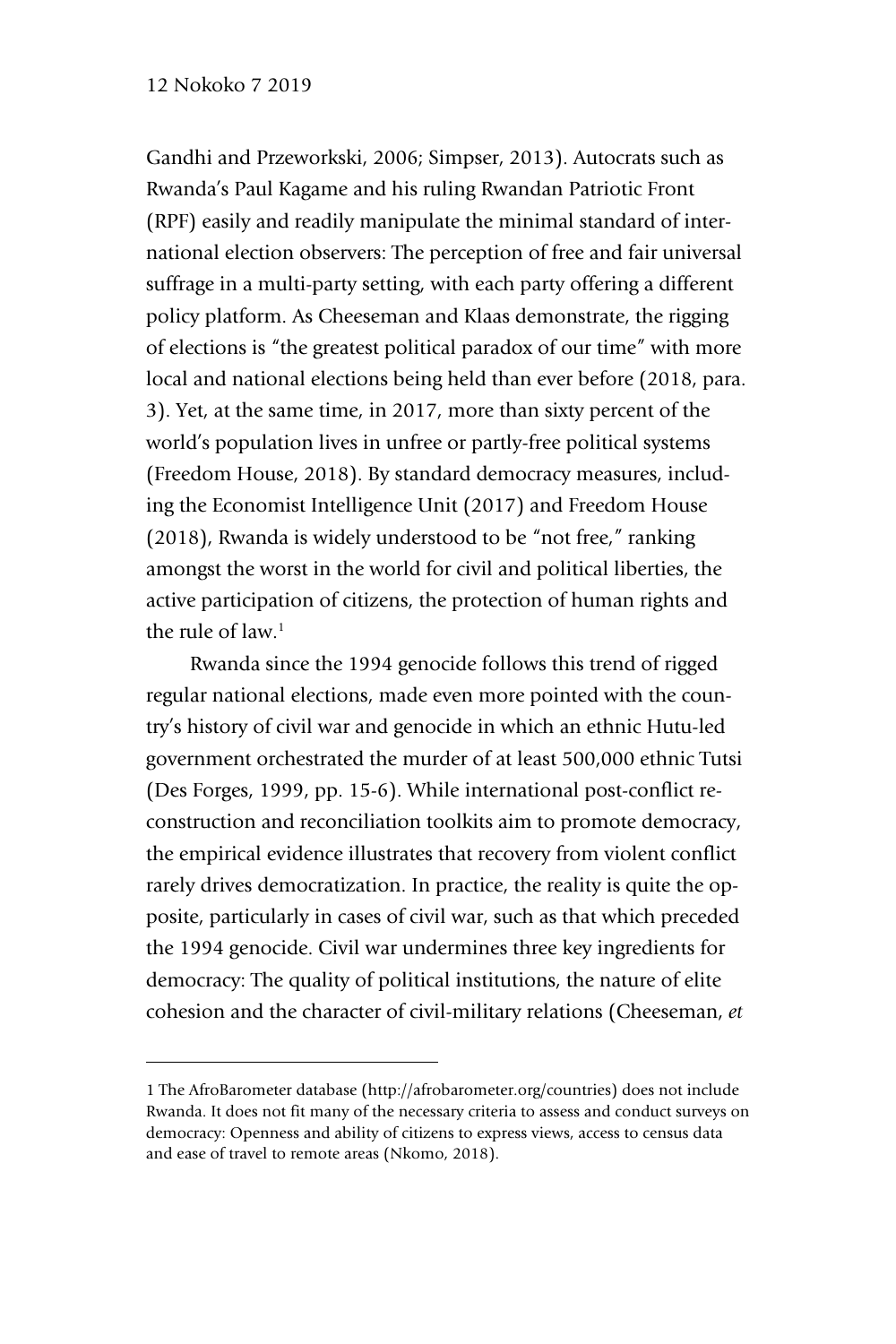*al*., 2018, p. 31). We employ this "key ingredients for democracy" framework to understand the role of rigged elections in Rwanda since 1994. Local and national elections are strategically deployed to assure the RPF's preeminence in all spheres of public life: Politics, the economy and the military while representing itself as the only game in town.

Our paper focuses on two key areas of national electoral management as mode of entrenching the power and authority of the ruling party, the Rwandan Patriotic Front: 1) the formal political arena, notably via a 2003 constitutional revision (analyzed in Part III); and 2) RPF rhetoric to promote a Rwandan-style of democracy in the name of national peace and security (analyzed in Part II). We also consider the RPF's rhetorical strategies that allow party representatives to gain popular compliance through physical coercion, repression of civil liberties and the suppression of political opposition. Since 1994, Paul Kagame has framed his leadership as necessary if Rwanda is to both develop economically and avoid a future round of genocide. His colonial predecessors, Juvénal Habyarimana (1973- 1994) and Grégoire Kayibanda (1962-1973), also presented themselves as the sole leader capable of providing peace and prosperity (Desrosiers, 2014). Like authoritarian leaders in other states, Rwanda's postcolonial presidents have invested in both a political system designed for control. Indeed, as we demonstrate in Part V, the current Rwandan government, the RPF, uses the cultural mechanism of *imihigo* (government performance contracts) to ensure popular political participation as a form of compliance.

As we analyze in Part IV, ordinary Rwandans and the local officials charged with governing them are accountable to the president through an intricate top-down state system. In turn, this produces the feeling of being watched that results in a culture of obedience that ensures the expected electoral outcome. Lastly, in Part VI, we assess the RPF's treatment of two opposition politicians who dared to challenge the incumbent Kagame. Victoire Ingabire (an ethnic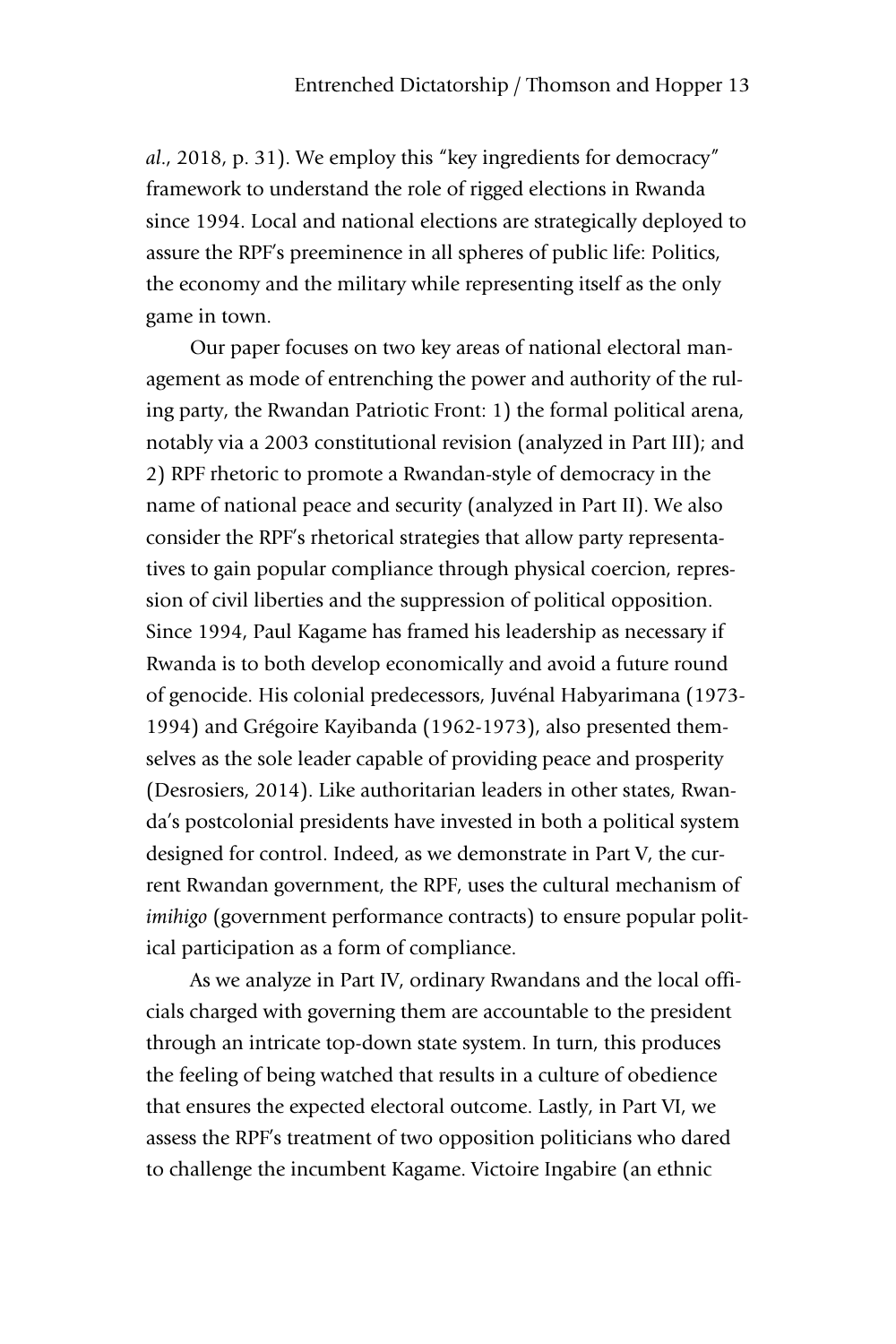Hutu) and Diane Rwigara (an ethnic Tutsi) fell afoul of the regime respectively in the 2010 and 2017 presidential elections, the result being that both women have been imprisoned for their political views. We conclude that the RPF has practiced adroit electoral manipulation to ensure that its vision for what is needed to avoid future rounds of violence has instead entrenched a system that could, if left unchecked, foretell a return to mass political violence.

# A Setting for Democratization?

Rwanda has long been home to civil conflict that in turn results in low elite commitment to democratic institutions and processes (Reno, 1999). The nature of Rwanda's political leadership is military by design, in readiness for civil conflict. Constitutional reforms, whether taken before or after the 1994 genocide, have focused on entrenching single-party rule that legitimates the presence of the military in civilian politics (Ottoway, 2003). Senior members of the government, including the president and his advisors, are military trained, and are often active members of the armed service.

Loyalty is of the utmost importance in Rwandan political culture. Loyalty to the president of the day is expected of the rank-andfile who earn favor by monitoring the population, while the monitored populations demonstrate their loyalty by performing deference to the leaders of the day (Purdeková, 2016; Thomson, 2013).

Post-colonial political elites are products of Rwanda's militarized society that keeps the country on a war footing, willing and able to use force to quell challenges from the opposition or the general public to assure their political primacy (Desrosiers, 2014). Rwanda has yet to enjoy a peaceful transition of power by way of democratic practices such as voting, strong institutions such as an independent judiciary or through a strong parliament capable of checking executive power. There has not been, nor is there today, a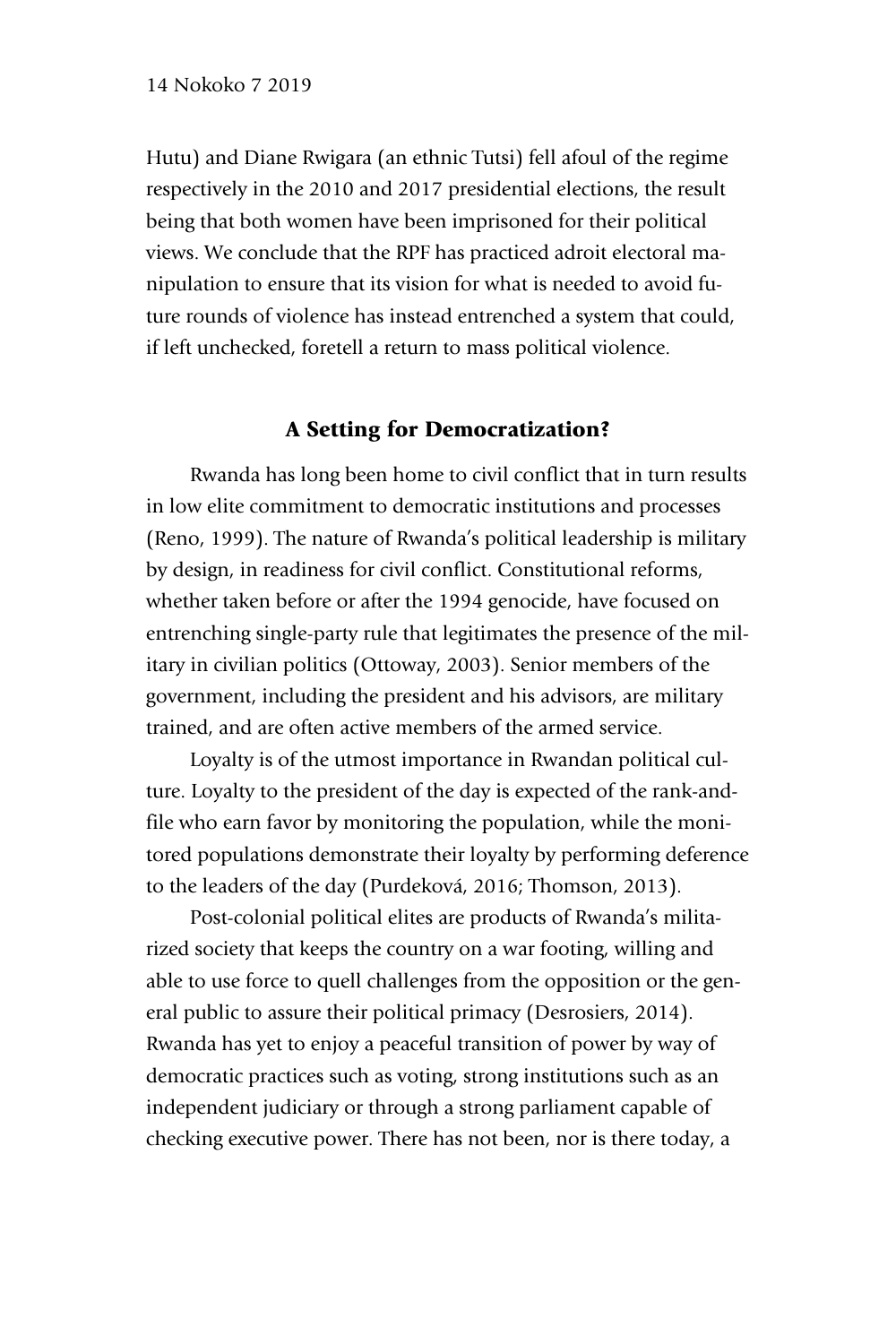burning incentive for political-military elites in Rwanda to craft strong, plural and impartial political institutions (Sebarenzi, 2009).

Instead, Rwanda's post-colonial elites work to ensure their political and military primacy through repression, notably the denial of civil and political rights, the disappearance, detention or death of political opponents, and control of the population (Reyntjens, 2013; Thomson, 2018). When they find themselves under pressure, Rwanda's elites choose ethnic violence to maintain their grip on power (Desrosiers, 2014). In other words, postcolonial regimes ramped up anti-Tutsi rhetoric in response to threats to their political power.<sup>2</sup> Civil conflict is the mode of regime change since the country gained independence from Belgium in 1962. The ruling RPF knows this violent history all too well.

Ethnically-motivated violence at key junctures in Rwanda's political history inform the choices of the ruling RPF to employ elections to legitimate its rule: The Social Revolution of the Tutsi monarchy by a Hutu counter-elite (1957-62), a military coup that installed a second Hutu president (1973-1994), and the civil war and genocide (1990-1994) that the then rebel RPF launched when it invaded Rwanda from Uganda. In addition, some eighty percent of the population is ethnic Hutu, the majority of who, like their non-elite ethnic Tutsi kin and kith, live in the rural countryside. The ethnic Tutsi-led RPF believes that they are governing a "mostly hostile, mostly Hutu country" (Prunier, 1998, p. 133). The fear of a return to genocidal violence informs all aspects of RPF rule, a legitimate concern given the magnitude of the violence of the 1994 genocide and the damage left in its wake. The RPF leadership thinks that ethnic Hutu will vote along ethnic lines, meaning that it could not win the votes from the majority in free and fair elections (Waldorf, 2014). Given this belief,

-

<sup>2</sup> Desrosiers found, through careful archival work, that Rwanda's postcolonial regimes deployed anti-Tutsi violence in moments of crisis as a way to deflect their shortcomings. See also C. Newbury (1988).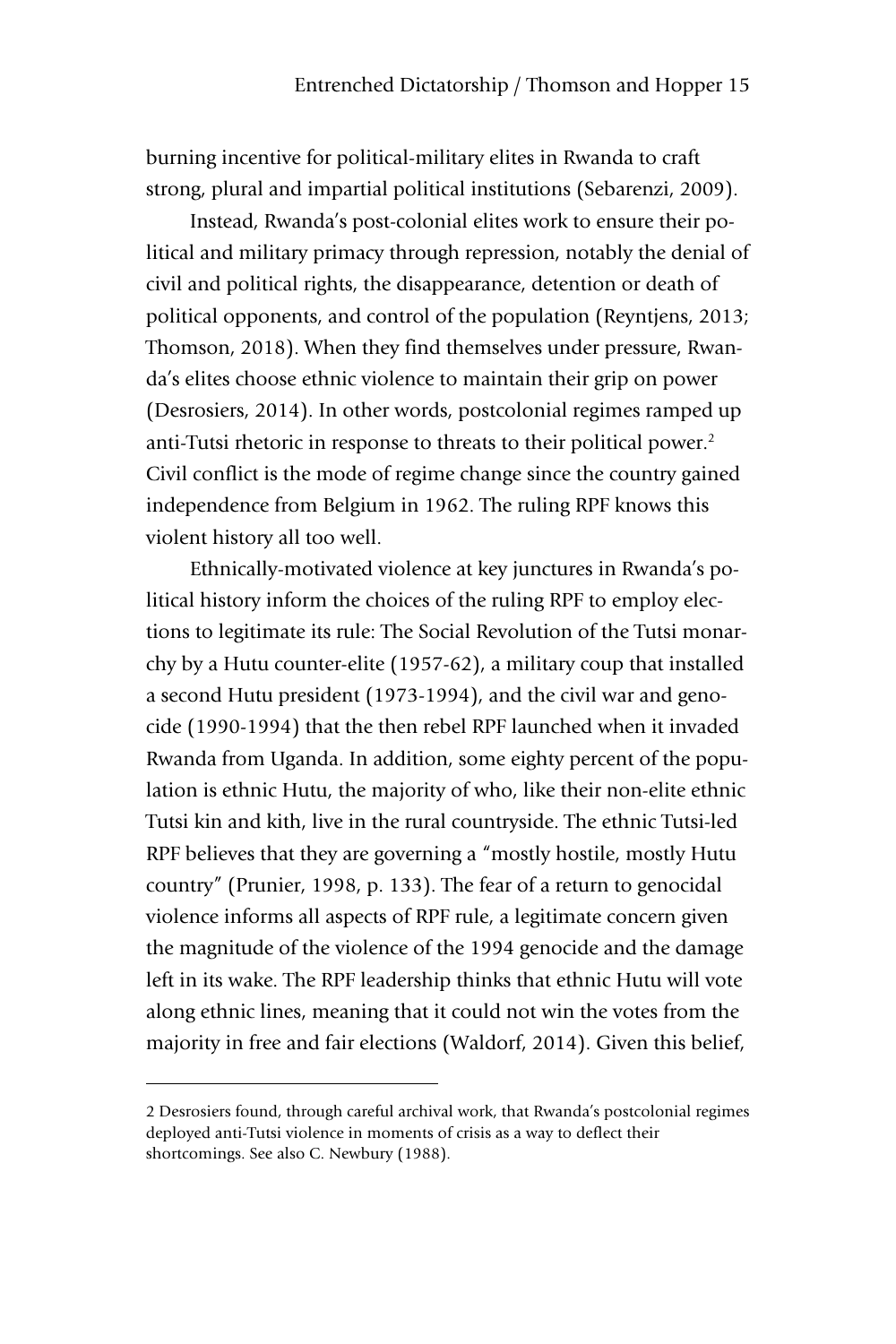the RPF has adopted and refined a strategy of political repression and mass reeducation to ensure loyalty to the government (Hayman, 2011; Reyntjens, 2013). Foreign observers and domestic critics who comment that the political system is entrenching RPF rule instead of building a democratic system of checks and balances are denounced as traitors.

The ruling RPF is not unique in coopting formal and informal democratic norms. Successive generations of postcolonial elites have used the promise of democracy to justify domestic repression at home while ensuring the continued flow of maximum international donor dollars (Uvin, 1998, pp. 40-50). Rwanda's current leadership is no exception: The RPF explains its domestic political repression to international audiences in two key ways. First, the average poor, rural Rwandan is not ready for Western-style, first-past-the-post democracy (Republic of Rwanda, 1999). Second, the RPFs ideology of good governance is committed to democracy without representation. The logic is straightforward: The Hutu majority needs to be taught democratic values that accord with Rwandan values of deference to authority to assure the country's genocide-free future (Thomson, 2018, pp. 133-4). The result is a political environment without opposition, controlled by the Tutsi-led RPF, who in turn oversees performative elections that require the full participation of the electorate.

# Crafting the Narrative

The RPF, the rebel group turned government credited with stopping the 1994 genocide, has used national and local elections to ensure its political dominance (Longman, 2011; Meierhenrich, 2006; Stroh, 2009). The legitimacy of the RPF rests on a social contract that is ultimately authoritarian, despite all its proclamations in favor of economic development as the basis of democracy (Abrahamsen, 2000). In exchange for supposed peace, security and devel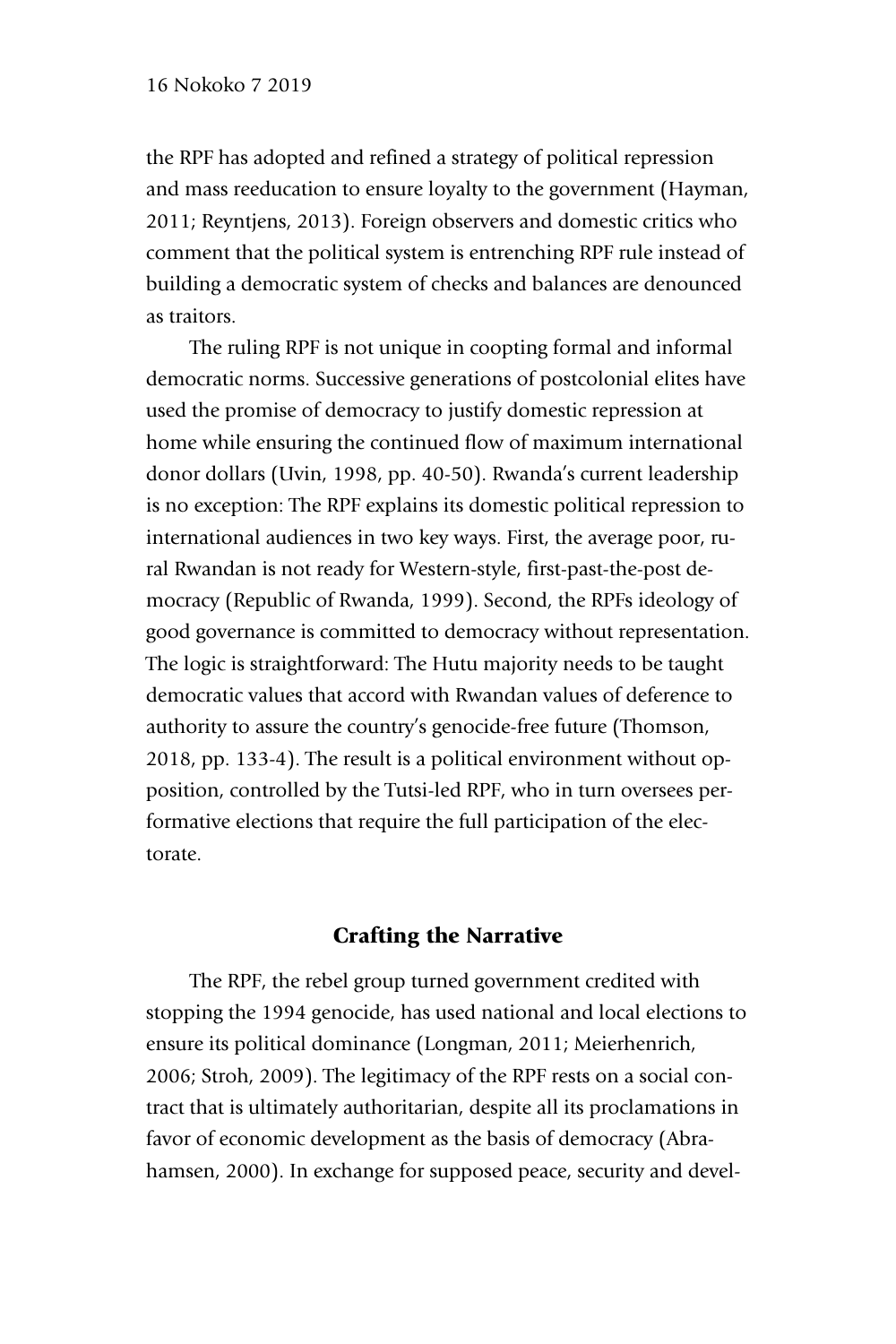opment, it governs with a degree of popular consent on terms and conditions that are ultimately set, and enforced, by the RPF in concert with the Rwandan Defense Force (RDF). President Kagame makes no apologies for his party's approach to governance, whose rules are constitutionally enshrined. As Jones notes, "the RPF is not [politically] dominant in spite of its constitution, but in part because of it" (2016, p. 344). Kagame rules with an iron fist, proclaiming loudly and often to international and domestic audiences that he is Rwanda's best bet against future rounds of civil war and genocide (Thomson, 2018, pp. 242-255). Rwanda's foreign donors have generally accepted this proclamation, thus offering feeble condemnation of the RPF's electoral politics despite their regular deployment of observers to monitor voting (Reyntjens, 2013).

Since July 1994, when the RPF took State House, the leadership quickly and strategically, with considerable success, dispatched both the military intelligence services and public relations machinery to craft a singular victor's narrative of Tutsi victims and Hutu killers (Pottier, 2002). Critically, the RPF produced a singular and hegemonic narrative that frames itself as Tutsi heroes who saved Rwanda from chauvinist Hutu elites with ethnic hatred in their hearts. Widely accepted in policy and popular circles, the narrative has provided the government with the moral authority, political means and military say-so to remake Rwanda in its vision of benevolent RPF leaders governing the largely uneducated and rural masses. As such, the RPF aims to govern through a uniquely Rwandan style of democracy: A political environment without voice yet with the appearance of full popular participation.

Recognition of the RPF's official narrative of who did what to whom during the genocide, and what is needed to never again allow genocide to unfold in Rwanda is, in the RPF's telling, a simple tale: The majority Hutu killed their Tutsi brethren as a result of ethnic hatred that was sharpened to the point of genocidal action by Belgian colonizers (1931-1962) and Rwanda's Hutu-led postcolonial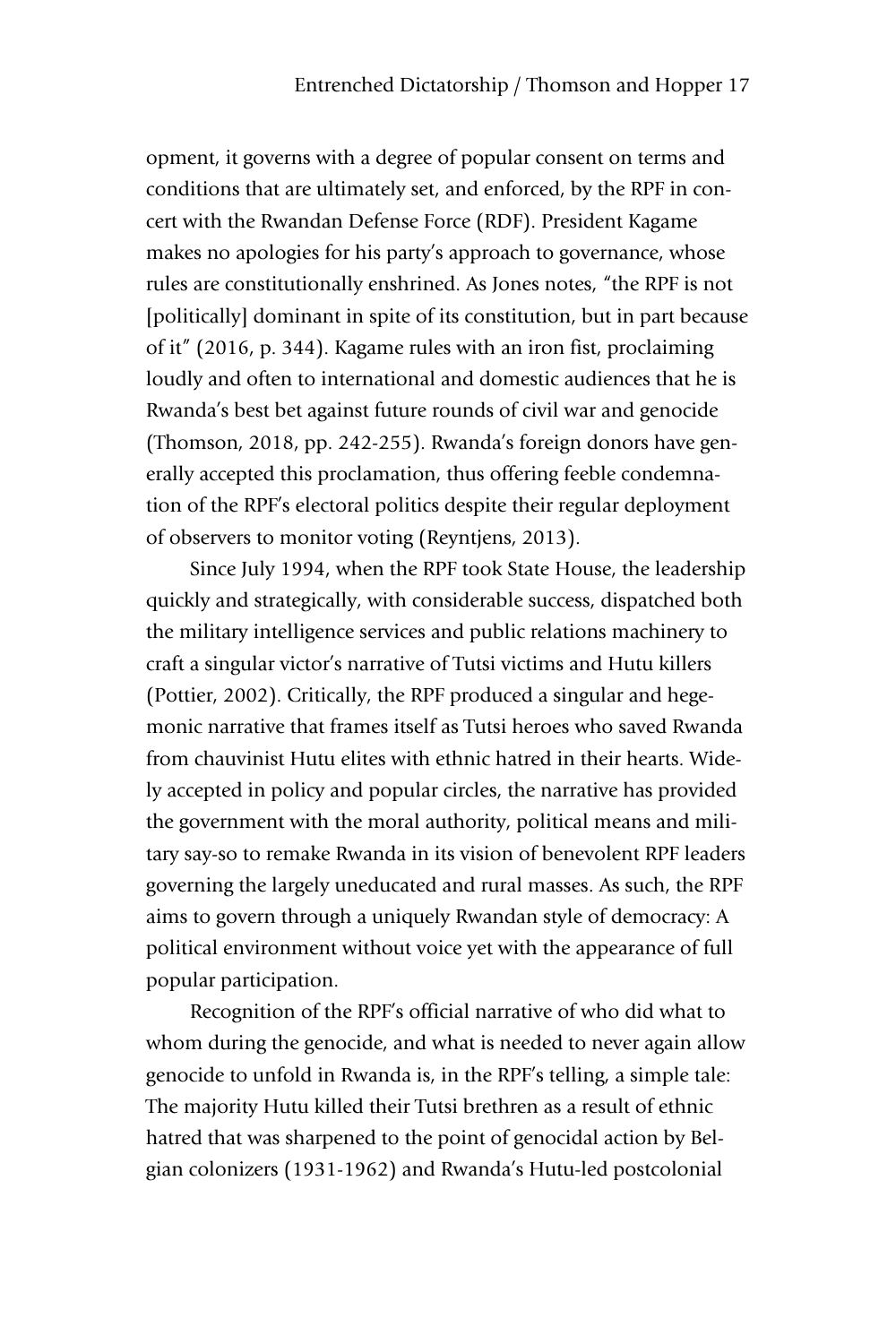# 18 Nokoko 7 2019

governments (1962-1994) (Republic of Rwanda, 1999). This framing erases the RPF's role in partially creating the conditions for genocide, as a rebel group that sough political power at any cost, including the loss of Tutsi lives (Kuperman 2004; Purdeková *et al*., 2018). The official position that only Hutu killed also effaces the war crimes and crimes against humanity its troops committed before, during and after 1994 genocide (Thomson, 2018, pp. 23-24). A May 2003 constitutional amendment made formally illegal what was already an informal political norm: Public references to ethnic identity (article 33) as well as speech that promotes ethnic divisionism or trivializes the genocide (article 13) is illegal, punishable by up to 30 years in prison. This legislation has allowed the RPF to suppress the voices of those who question or criticize its policies and practice (Human Rights Watch, 2008).

The RPF has long targeted individuals with political aspirations, or those who express criticism. Real or perceived rivals are dead, in jail, or have fled the country. Domestic opposition politicians, the press, women's and religious groups, among other members of civil society also keep quiet (Reyntjens, 2013, pp. 124-162). The RPF have co-opted civil society, allowing it to operate only as the development branch of the government (Gready, 2011). Opponents and critics in exile also pose little threat to the RPF's electoral dominance, for operating outside the country mutes their local impact on the ground, for the electoral system is not designed for their participation (Jones, 2016). It is nearly impossible for political opponents to organize or campaign as the RPF-appointed National Electoral Commission manages elections while the Department of Military Intelligence also monitors the political activities of those in exile, making it a brave choice for them to return to campaign (Bouka, forthcoming).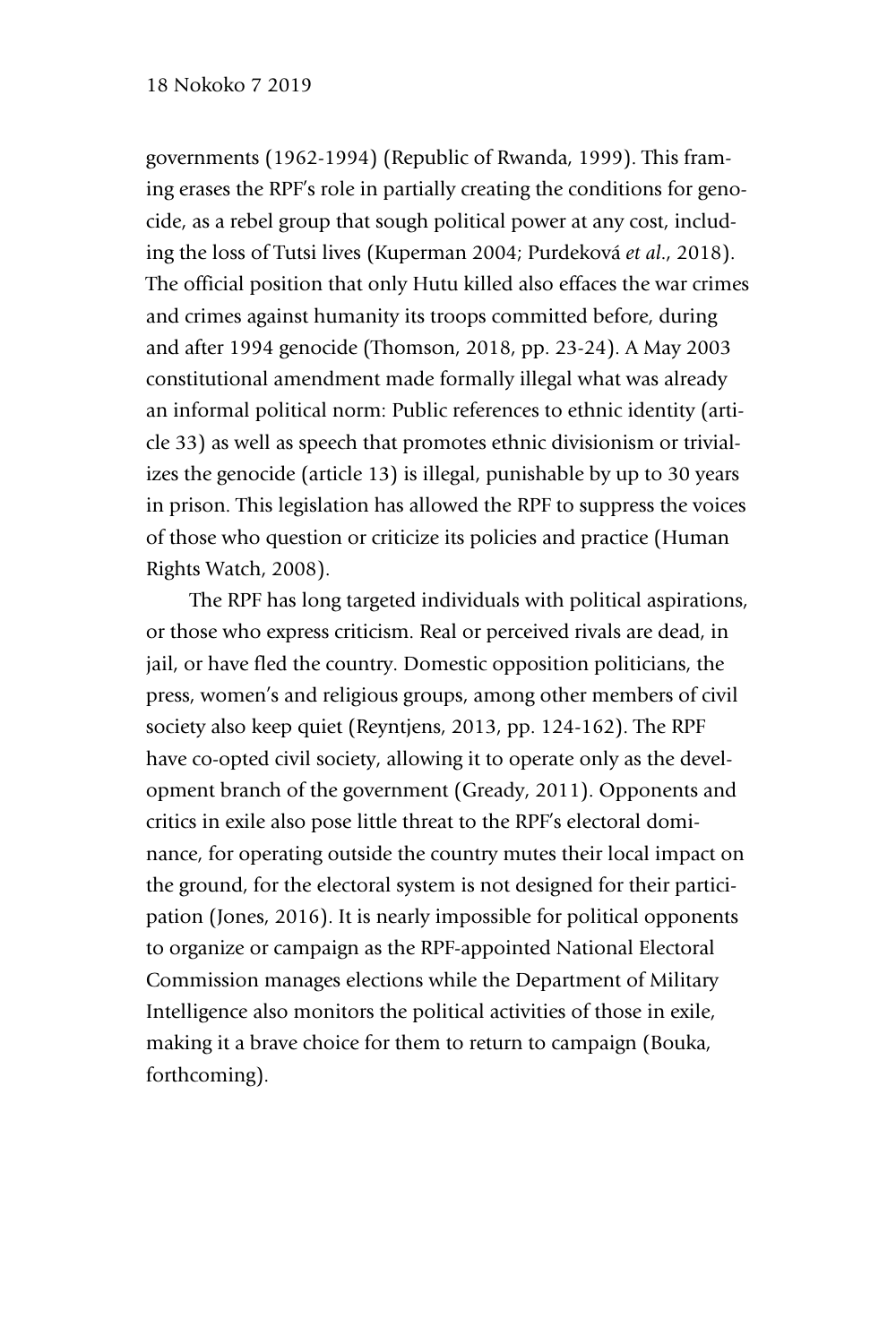# Constitutional Re-Engineering

Upon taking power, the RPF began to lay the groundwork for the 2003 constitution to be put in place. In mid-July 1994, the RPF named a 70-member transitional government called the Government of National Unity (GNU). The GNU was a product of the RPF's stated commitment to sharing political power, as outlined in the August 1993 Arusha Peace Accords.<sup>3</sup> The Accords, along with Rwanda's 1991 Constitution, formed the constitutional law of the land at the time.<sup>4</sup> Rwanda's foreign donors believed that the RPF would keep its promise of power sharing by including five opposition political parties that had not supported the genocide, namely the MRND government of then president Habyarimana and a Hutu nationalist splinter party, the CDR.<sup>5</sup> The main coalition partner was the Republican Democratic Movement (MDR), a Hutu-led party that was also the main opposition during the Habyarimana regime (Human Rights Watch, 1999, p. 96). By the end of 1995, it was plain to see that RPF Tutsi who had grown up in exile in neighbouring Uganda dominated the GNU (Burnet, 2011, p. 309). The effect was the consolidation of a consensual dictatorship that would pave the way for local-level elections in 1999 and national parliamentary and presi-

-

<sup>3</sup> The Accords were the product of peace negotiations held between the Habyarimana government and the then-rebel RPF, which resulted in an accord designed to facilitate an end to Rwanda's civil war via an internationally brokered power-sharing arrangement (Kuperman, 2004).

<sup>4</sup> Rwanda's basic charter at the time was the Fundamental Law, an amalgam of the 1991 constitution, two agreements among various parties and groups, and the RPF's own 1994 declaration of governance. Since 2003, the revised constitution is the primary law of the land.

<sup>5</sup> An extremist faction of the National Republican Movement for Democracy (MRND) called the Coalition for the Defense of the Republic (CDR) planned and implemented the 1994 genocide. Both were excluded from the GNU. The coalition parties were the RPF, the Republican Democratic Movement (MDR), the Democratic Christian Party (PDC), the Democratic Islamic Party (PDI), the Liberal Party (PL), the Social Democratic Party (PSD), the Socialist Party of Rwanda (PSR), and the Democratic Union of the Rwandan People (UDPR).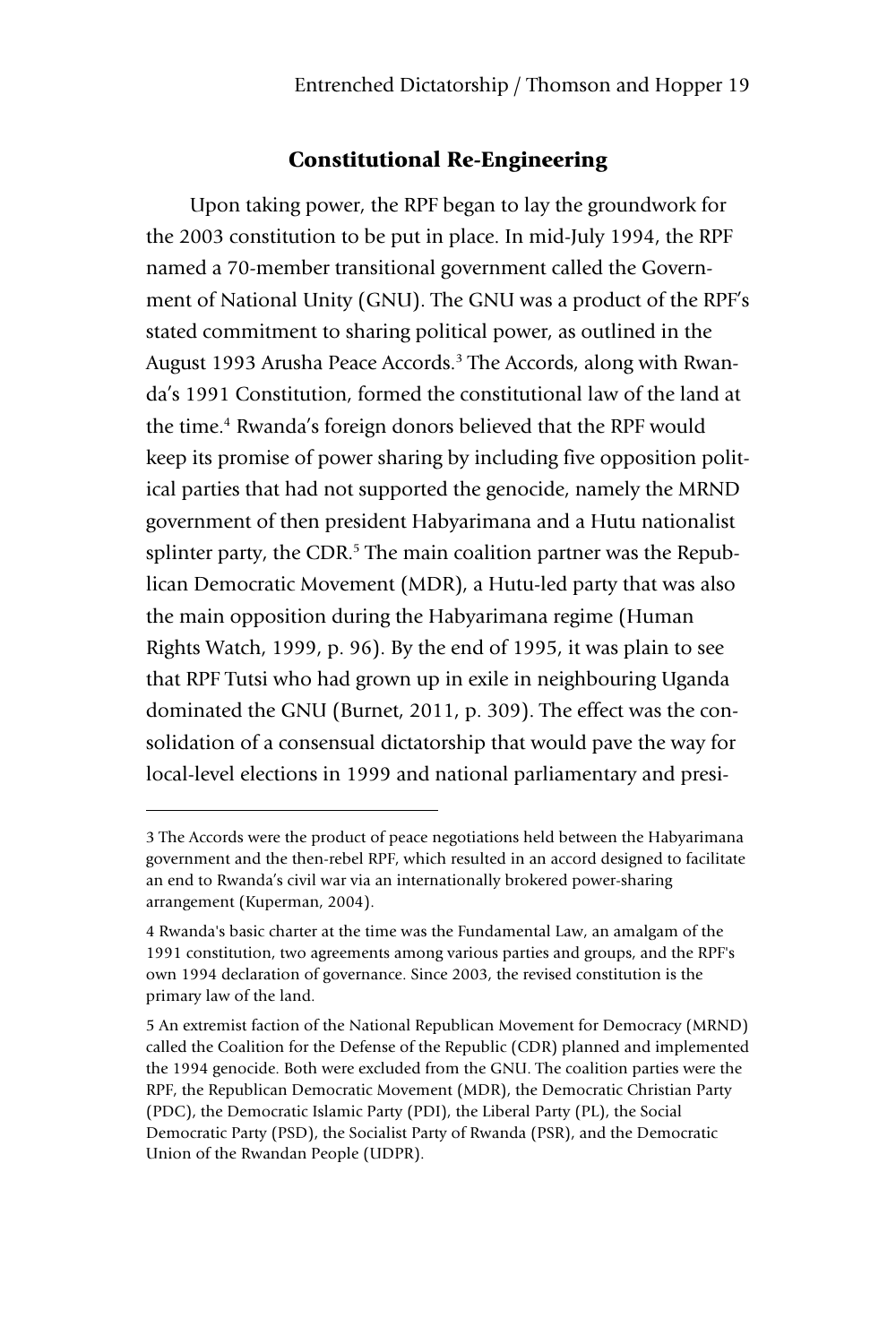dential elections in 2003. The adoption of the 2003 constitution marked the formal end of Rwanda's transitional period. Under the new constitution, the appointed GNU was replaced by a bicameral parliament made up of a Chamber of Deputies (80 seats) and a Senate (26 seats). Deputies serve terms of five years while senators serve for eight.

In 1998, the RPF-controlled GNU made a formal declaration of democratization, in a nod to foreign donors who tied their aid to vague commitments to democratic governance (Zorbas, 2011). In the years since the genocide, the RPF has restricted political party activity (a violation of the Arusha Accords), coopted or suppressed civil society organizations, and curtailed freedoms of speech, press and association (Longman, 2011). Rwanda was at the time (and remains) home to almost a dozen political parties. International donors took their presence as a healthy sign of an emergent democracy; they failed to appreciate that the parties operated in a coalition with the RPF. Independent or alternative political platforms were (and are) forbidden (Longman, 2011, p. 31). Instead, in July 2003, the GNU created the National Consultative Forum of Political Organizations as a branch of the National Commission of Elections (NEC), established in 2000 as part of the preparations for the 2003 presidential and parliamentary elections. The constitutional task of RPF-appointed NEC was to observe electoral campaigns, manage the electoral infrastructure, register voters, regulate the nomination of candidates, accredit local and international monitors, and oversee civic and voter education in the countryside. The Consultative Forum provided an avenue for opposition party leaders to be vetted by the RPF in the name of ensuring ethnic unity and political consensus. Consensus meant adherence to RPF policies. Dialogue and debate were not encouraged, nor was their discussion of alternative policy proposals (Waldorf, 2014). Within this carefully ordered environment, the RPF could rest assured of its success at the polls it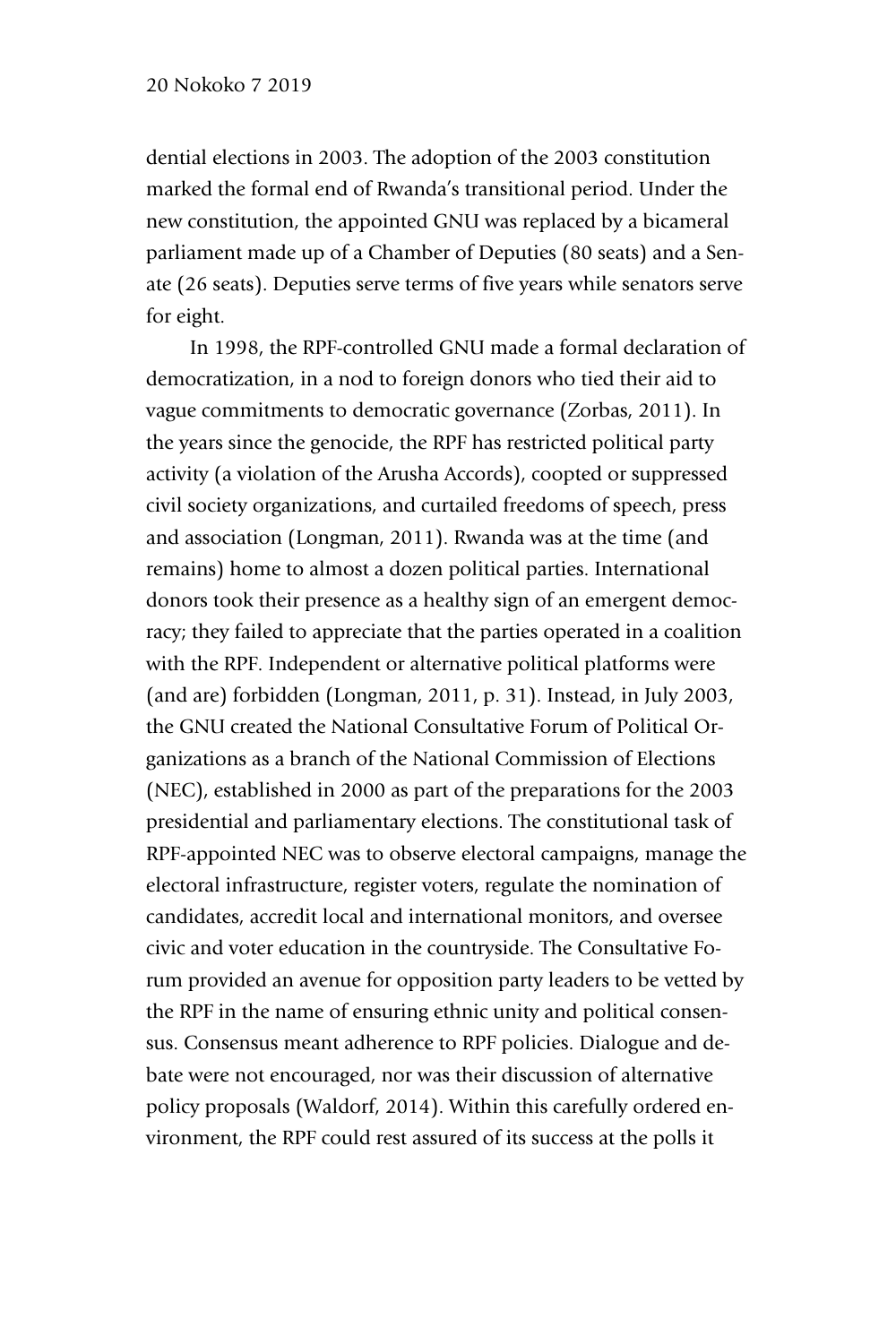stage-managed; with seats populated by party loyalists, Rwandanstyle democracy could proceed.

# Maintaining Electoral Hegemony

Since the initial post-genocide transition to "democracy", the RPF has staged 13 local and national elections, something that international and regional election observers have broadly praised as promising despite numerous procedural flaws.6 RPF incumbent Kagame won the most recent August 2017 presidential elections once again, this time with 98.8 percent of the vote. Winning by such margins is Rwanda's democratic norm. As RPF spokesperson explains, "People trust [Kagame]. If it were not democratic, he could even score 100 percent. There is nothing strange as to the high score in terms of votes" (quoted in Baddorf, 2017).

Wide margin electoral victories are also a form of political might in competitive authoritarian systems: "Manipulating elections excessively and blatantly [i.e. beyond what is necessary to win] can make the manipulating party appear stronger" (Simpser, 2013, p. xv). Kagame's, and by extension the RPF's, 2017 electoral victory is part of a longer strategy of maintaining power and extending authority through the ballot box. The electoral code is complex by design, being a mix of direct and indirect elections at the local and national levels. The result is "a near constant electoral cycle, the effect of staggering the elections to five-year positions (localities and Chamber of Deputies), seven-year Presidential terms and eight-year Senatorial terms" (Jones, 2016, p. 345).

-

<sup>6</sup> The European Union oversaw the international monitoring of local elections in 1999 and national elections in 2003, hailing them as an important step in Rwanda's national reconciliation (MOEEU, n.d.). Subsequent national elections have been marred by "excessive control" (HRW, 2018) and "long-standing concerns over the integrity of the vote-tabulation process" (US Department of State, 2017).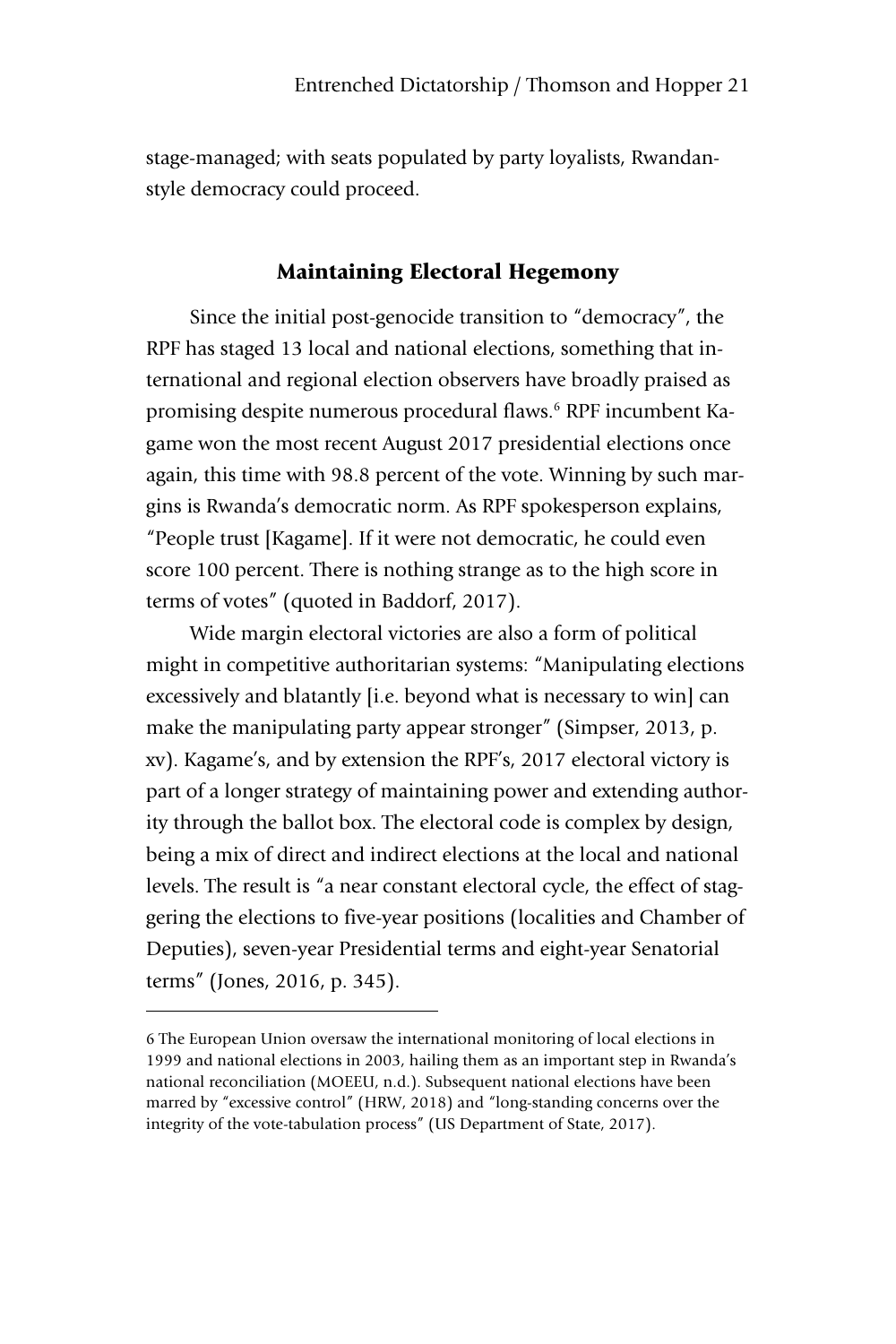Obscurity is at the heart of Rwanda's complex electoral system. Encoded in the 2003 constitution, the processes and procedures for choosing candidates, campaigning, and voting is opaque, particularly as some government officials are appointed in the interests of national (not regional or local) representation. Being elected to represent Rwandans, rather than specific localities also means that legislators lack specific constituencies. The effect of appointed representatives is that they can be dismissed for non-performance, an undefined term that allows the RPF-controlled NEC to recall and replace parliamentarians. Between 2003 and 2008, dismissal without just cause affected 25 percent of the membership of the Chamber of Deputies (Stroh, 2009).

Electoral legalism allows the RPF to present vague commitments to democracy even as it has systematically entrenched a voting system that endorses political hegemony. This system of elections by constitutional coup is nothing new. Former president Habyarimana benefitted from a 1973 constitutional amendment that resulted in an extended presidential mandate (from four to five years) (Desrosiers, 2018). The local- and district-level elections held prior to 2003 constitutional revision were a dry-run for the RPF's plan of nation-wide consultations to revise the constitution in its militarized vision of pride, dignity and ethnic unity (Republic of Rwanda, Office of the President, 1999; Purdeková, 2016). With its primacy assured, the RPF could now make a symbolic gesture to elections as a sign of democratic commitment while also assessing the readiness of the population to vote for the RPF. Appointed local officials, often in the presence of armed military observers, lectured Rwandans in preelection sensitization meetings about voting for the "right" candidate, meaning the RPF-vetted and NEC-approved individual (International Crisis Group, 2001, p. 7).

In March 1999, local-level elections were held up as a sign of the population's readiness for democracy, much to the relief of Rwanda's foreign donors (Freedom House, 1999). In their rush to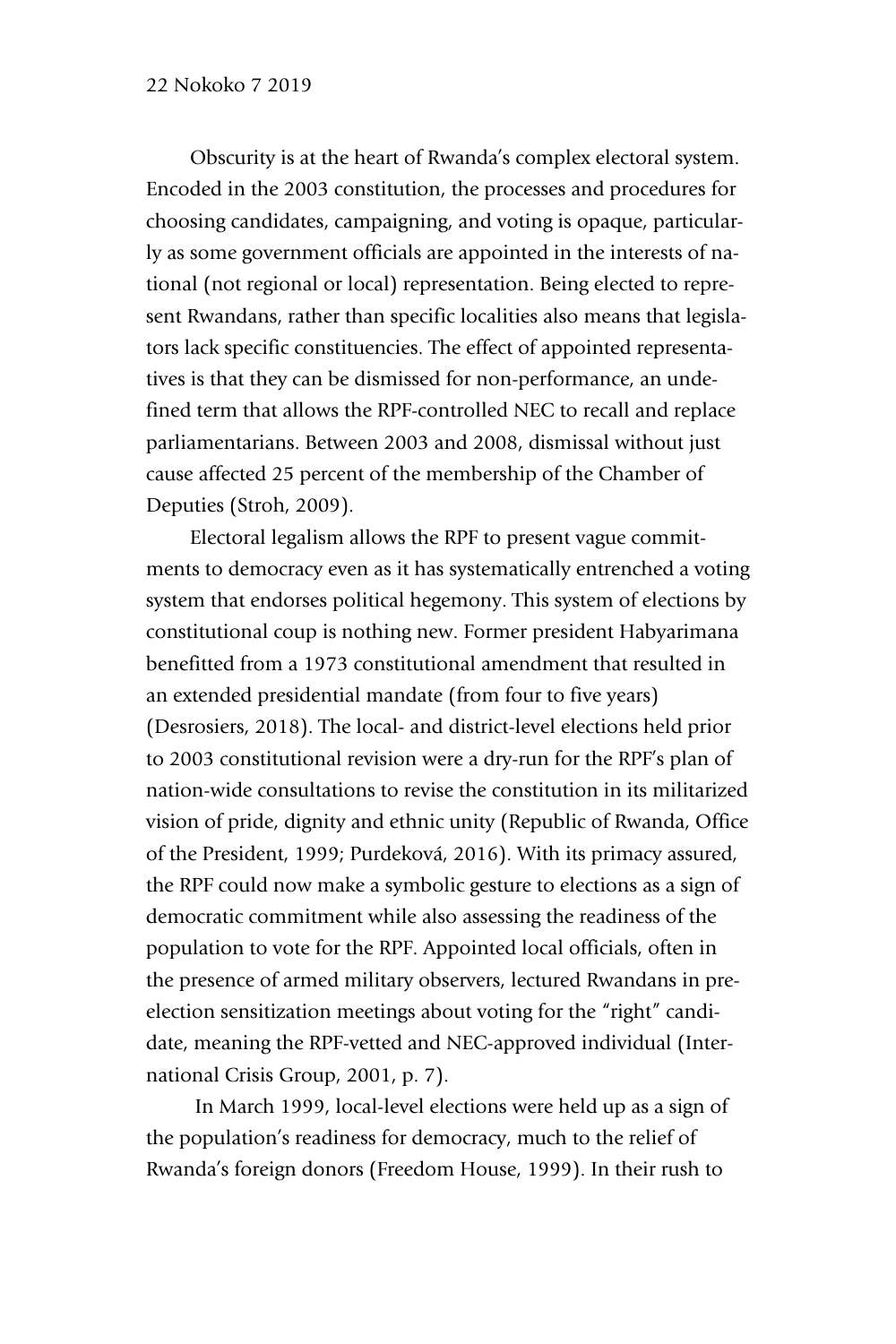congratulate the RPF, donors failed to appreciate that the elections offered no contestation, with their observers instead offering words of praise for Rwanda's electoral effort (e.g., MOEEU, n.d., p. 3). All candidates stood under the RPF's banner and it was unclear how they were chosen (Jones, 2016, p. 345). Missing from the analysis of international monitors was the RPF's control of candidate lists, polling booths and voter rolls (International Crisis Group, 2001, p. 23). Throughout the country, RPF handlers roused sleeping Rwandans as early as 1 a.m. to vote as instructed by queuing behind sanctioned candidates at open-air community meetings. Elections were a public affair for which the RPF offered no apology. Its form of democracy was (and is) a top-down, highly controlled process.

Central to the RPF's electoral machinery is a civilian cadre of party loyalists, trained by the Department of Military Intelligence, known to Rwandans as *abakada* (a Kinyarwandan take on the French word 'cadre'). The *abakada* were first set-up during the civil war that preceded the genocide to mobilize and recruit those living in RPF occupied territory, and to spread its liberation ideology among Rwandans living in- and outside the country (Thomson, 2018, p. 37). From July 1994, members of the *abakada* were posted to all levels of the bureaucracy, in Kigali and the countryside, to monitor the work of local political and military officials and to report on activities of ordinary people. They also worked in UN agencies, local and foreign non-governmental organizations and the private sector to monitor attitudes towards the government, and to survey political activities, including electoral campaigning and voting (Rever, 2016). The *abakada* acts as the eyes and ears of the RPF regime, ensuring compliance with government directives, including when and for whom to vote. As Burnet (2008, p. 366), notes, the "orchestrated nature of elections is an open secret in Rwanda," performed to legitimate the RPF and appease the good governance requirements of foreign donors, notably the US and the UK.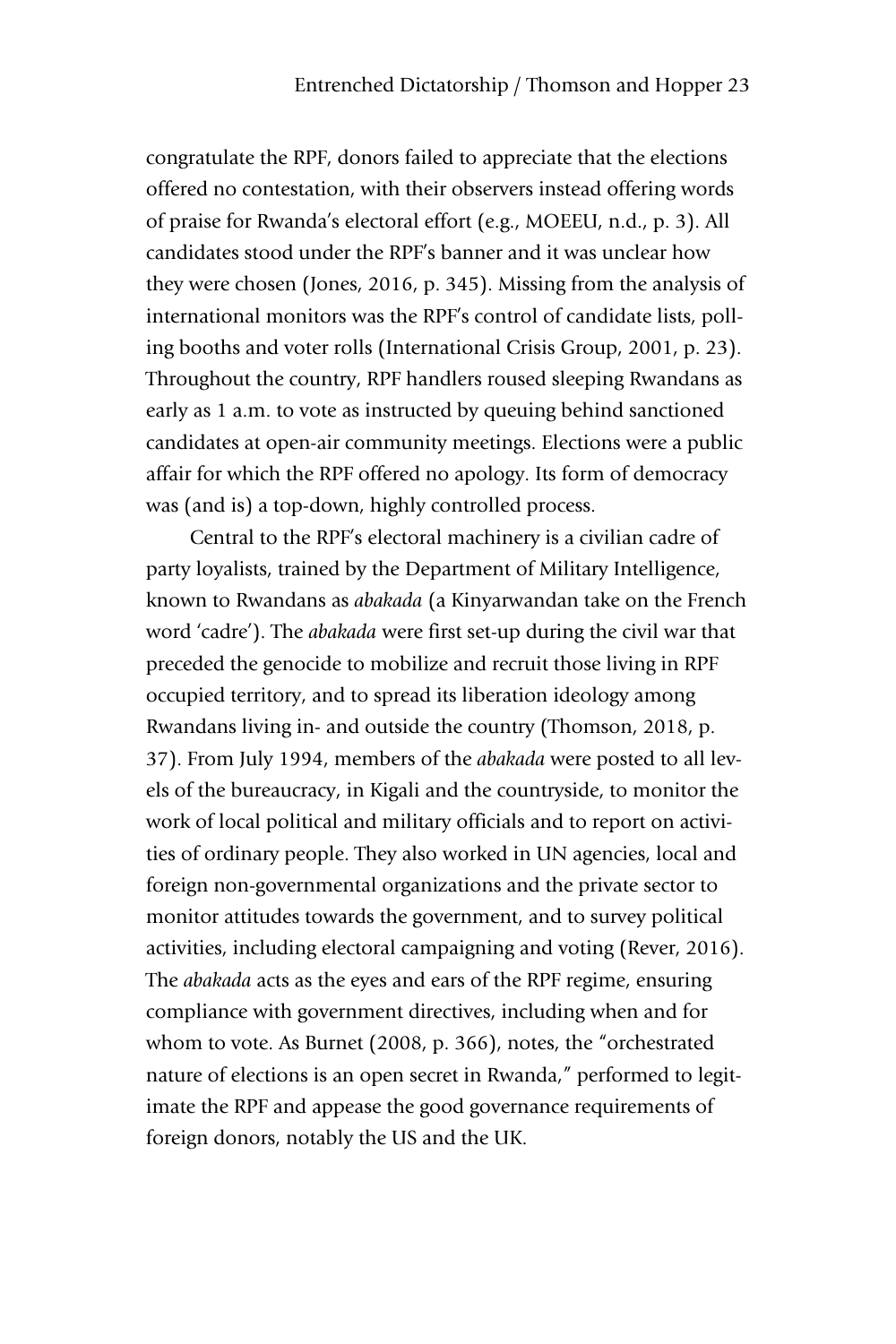Following the success of the 1999 local elections, measured by the NEC as the ability of the majority of Rwandans to vote as expected, district level elections were held in 2001, soon followed by the creation of an RPF-appointed Constitutional Commission. In May 2003, the RPF-controlled parliament approved a new constitution through a national referendum organized by the NEC. Foreign donors hailed it as a sign of democratic commitment, for 87 percent of four million eligible voters approved of the new constitution (Economist, 2003). True to form, the RPF had left nothing to chance. The *abakada*, along with local political and military officials, were deployed to ensure the result. The new constitution forbids political activity at the local level, a move that all but eliminates the presence of opposition parties in the countryside. The RPF is not affected having already established its grass-roots presence while proclaiming it needs a local level presence to oversee government development initiatives and poverty alleviation programs (Purdeková, 2011).

Just days after the new constitution was promulgated, the NEC announced new dates for the 2003 presidential and parliamentary elections. The news came as a surprise to many, for a November election had been planned. Bringing the elections forward to August 2003 significantly reduced the time for opposition parties to prepare. In July 2003, the NEC ordered the dissolution of the main opposition party, the MDR, on grounds that its leadership had minimized the significance of the genocide and mobilized support along ethnic lines (Meierhenrich, 2006, p. 629). The party was dissolved using constitutional provisions allowing for the disbanding of political organizations that do not "constantly reflect the unity of the people of Rwanda" (art. 54). The electoral playing field was now squarely tipped in favour of the RPF, and its presidential candidate,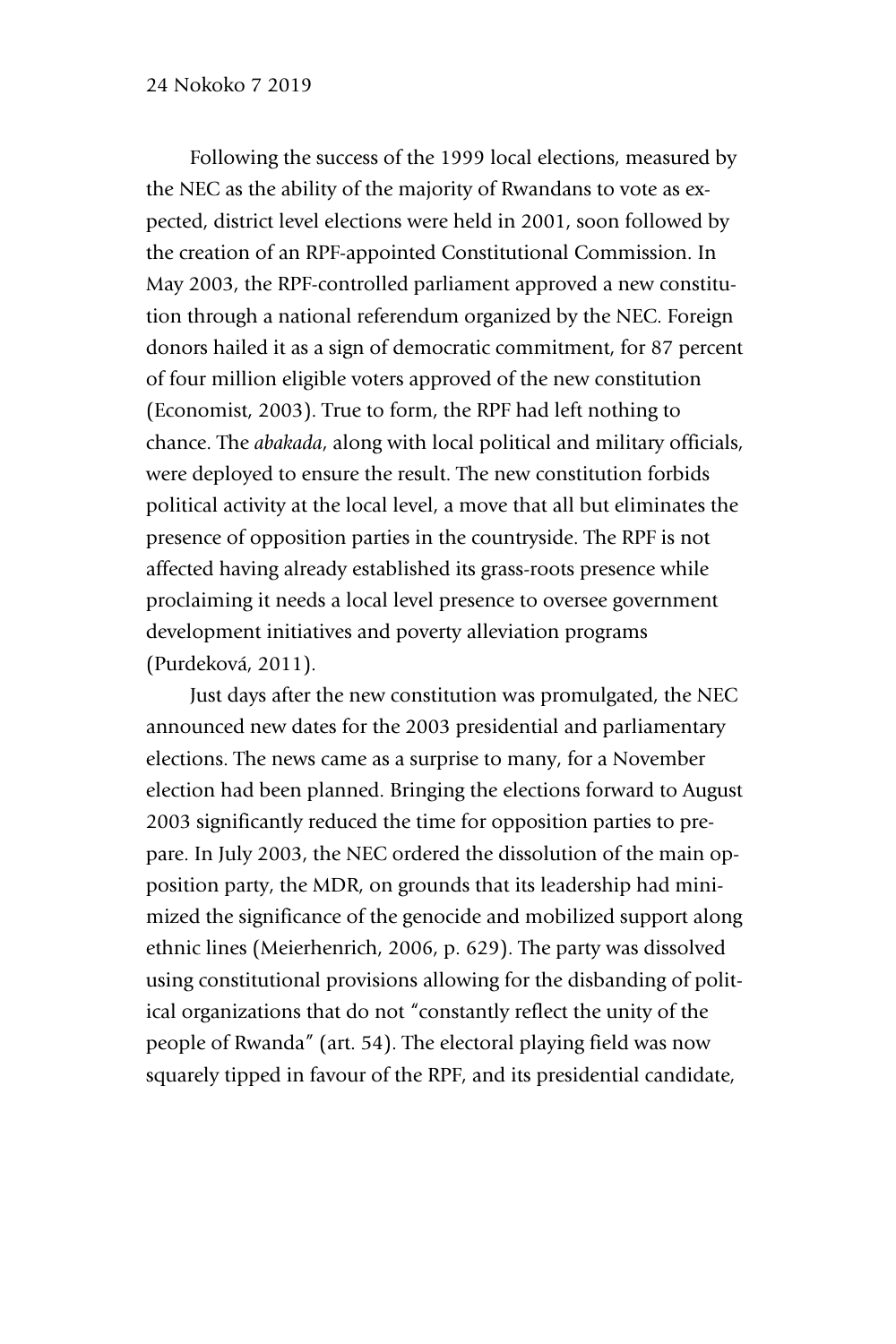the incumbent Paul Kagame. <sup>7</sup> Speaking in March 2003, Kagame challenged the opposition: "I can even say that the outcomes of the elections are known. Those elected will be individuals who are 100 per cent in line with the current political agenda, aimed at building the country. […] Anyone who would bring in division—because I know the views of those who intend to come back are based on division—will not be elected" (quoted in Human Rights Watch, 2003, pp. 1-2).

Equating criticism to genocide denial has been an effective RPF tactic since 1994. The RPF adroitly denied all criticisms about the lack of political competition before international audiences and asserted to domestic ones that restrictions on party activity were necessary to assure national unity, given Rwanda's history of ethnic violence. When donors pushed the RPF to clarify its position, the government portrayed its authoritarian tendencies as benign, declaring that it was committed to a democratic transition. Opportunities for any political opposition to operate freely and on an equal footing with the RPF in both urban and rural areas evaporated.

Unsurprising then, were the results of Rwanda's first postgenocide national elections. Kagame won the presidency with 95.5 percent of the vote. His challenger, former MDR party president (and first post-genocide prime minister) turned independent candidate, Faustin Twagiramungu, an ethnic Hutu, garnered just 3.6 per-

-

<sup>7</sup> Paul Kagame acceded to the presidency in March 2000. He was Rwanda's de facto leader from July 1994, in his role as vice president, head of the military and, from 1998, chairman of the RPF. The first post-genocide president was Pasteur Bizimungu, who served as a figurehead president from 1994 to 2000. An ethnic Hutu who has served in the pre-genocide government, Bizimungu was a founding member of the RPF who later spent time in prison, in solitary confinement, after a public falling out with Kagame. In 2001 he started a new political party that was banned almost immediately upon registration, on allegations of ethnic mobilization. In 2004, Bizimungu was found guilty of trumped-up charges of embezzlement, attempting to form a militia, and inciting public violence. Unexpectedly, Kagame commuted Bizimungu's sentence in 2007, but he was no longer a political force of any repute (Waldorf, 2009).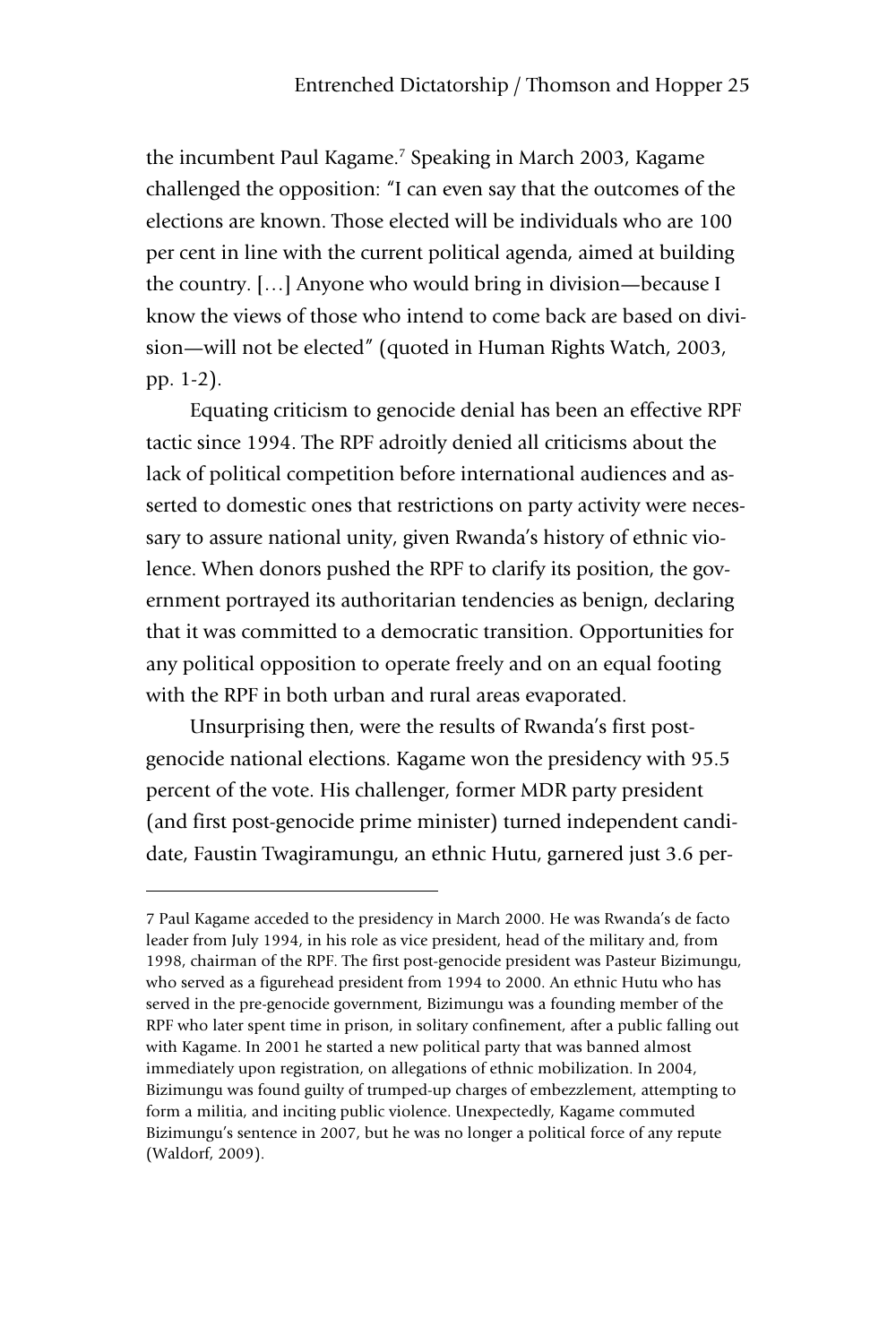cent. The RPF read this meager support as a sign that some Rwandans were still voting on ethnic lines. In his acceptance speech, Kagame praised the NEC for its ability to ensure that 96.5 percent of the electorate turned out (Republic of Rwanda, 2004). Voting in the parliamentary elections lasted for three days, 29-30 September and 2 October, a full month after the close of the presidential elections. The vote was staggered to allow for enough time to sensitize the population on the proportional representation components of the newly revised constitution. Guaranteed seats for women, youth and the disabled were elected on the first day. On day two, the election for 53 seats of the Chamber of Deputies took place. Day three marked the election of the 24 seats allocated to women as well as all senate seats. The RPF and it coalition party allies won in a predictable landslide. The parliamentary elections resulted in 39 seats for women, accounting for almost 50 percent of the MPs in the Chamber. While certainly an impressive outcome, those women who stood did so following careful vetting by the NEC (Thomson, 2018, p. 164). While parliament is majority female, most of these women are card-carrying members of the RPF, or its coalition allies (Burnet, 2011, p. 310).

The presidency is elected by a relative majority of votes. The majority of parliamentary seats of the House and Senate are gained through a closed list system of proportional representation to allocate 53 of the 80 seats in the Chamber of Deputies (2003 constitution, art. 77). The remaining seats were reserved for special representations for gender (24 seats), youth (two seats) and the disabled (one seat). Twelve of 26 senate seats are allocated and then indirectly elected by an electoral college made up of the executive committees of sectors, districts, and municipalities (art. 86). The remaining 14 seats were said to be open for elections, being one representative for each of Rwanda's 12 provinces, and two seats designed to representation institutions of higher learning (art. 82). For the 2003 parliamentary elections, President Kagame and the Forum of Political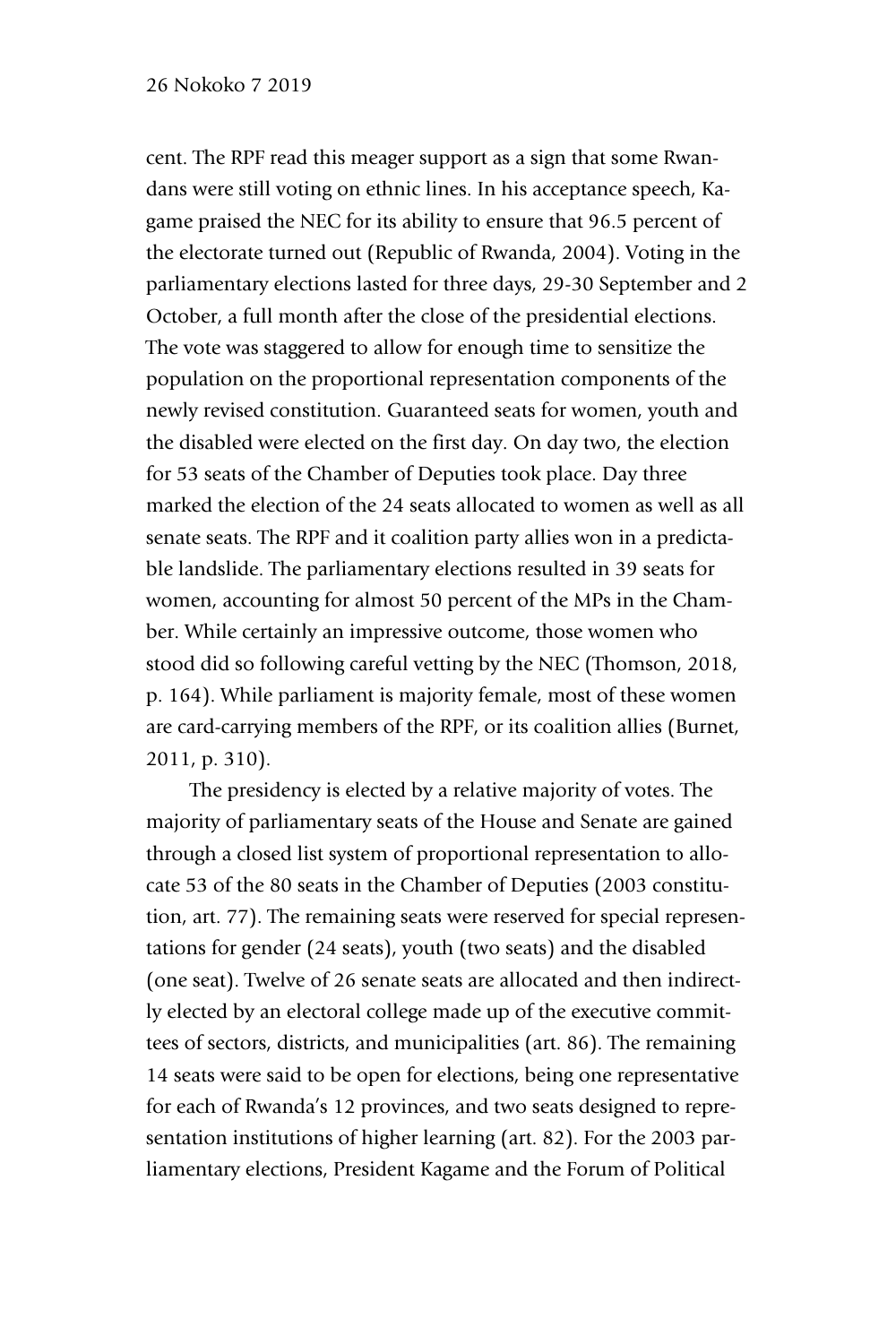Organizations appointed twelve senators, as suitable candidates could not be found to stand for election. Samset and Dalby speculate that the lack of qualified candidates is likely a function of needing to have impeccable credentials that were verified by the Supreme Court of Rwanda, not the NEC (2003, p. 23). NEC officials violated electoral law they helped draft in asking the Supreme Court to approve senatorial candidates.

The shallow pool of vetted parliamentary candidate highlighted the extent to which the 2003 constitution and electoral laws were designed to formalize a single-party system, with the RPF at the helm (Longman, 2011). This mirrors the single-party system instituted at the end of colonial rule in 1962, a system that has deepened in scope and substance in subsequent parliamentary and presidential elections. Rwanda's 1978 constitution formalized single-party rule, mandating that all Rwandans become members of the National Republican Movement for Democracy (MRND) party (Desrosiers and Thomson, 2011). Critically, only the leader of the MRND could stand for president, resulting in personalized rule for the organs of the state and of the political party overlapped. Then, like today, the separation of institutional powers exists in name only.

The legacy of single-party rule is the enduring presence of weak political institutions designed to perform the governance duties set out in the constitution and legal system, including basic democratic norms such as judicial and legislative independence as well as checks on the power of the executive branch (Dahl, 1971). Belgian colonial rule undermined the possibility for a democratic system to evolve in Rwanda. Divide-and-rule policies instituted during the colonial period sharpened and politicized preexisting ethnic identities of the Hutu majority and the Tutsi minority, in turn paving the way for elite conflict.<sup>8</sup> Historically and today, elite power struggles are

-

<sup>8</sup> Rwanda is also home to a politically marginal ethnic group, the Twa, who make up just one percent of the population (Newbury and Newbury, 2000, p. 836, ftn. 11).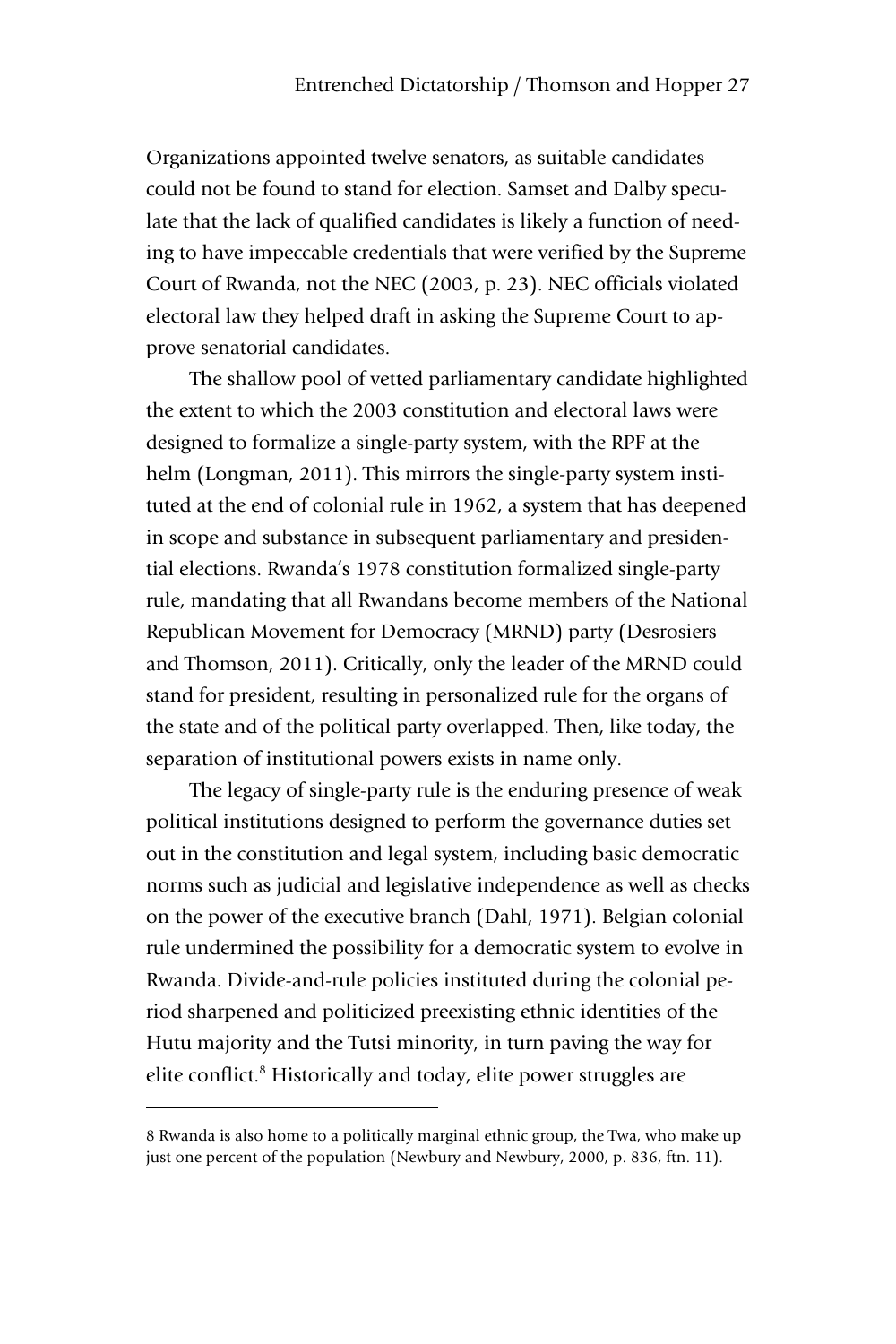shaped by a winner-takes-all political culture, resulting in the exclusion of the losers in politics, the military and the economy.

For Rwandans, history is cyclical, meaning Hutu elites are to revenge the hurts and losses of all Hutu, while Tutsi elites are to do the same for all Tutsi (C. Newbury, 1998, pp. 9-10). The cycles of revenge that characterize the historical resolution of political conflict in Rwanda mean that those elites who employed violence to hold power fear later being targeted for death in response to the violence they ordered. The result is that, in Rwanda, political conflict is resolved on the battlefield, not institutionally. In the minds of the current RPF leadership, a fear of sharing power with Hutu is legitimate. Not only have Hutu political elites targeted Tutsi when under political pressure in the past, they have also demonstrated that they are more interested in maintaining their political primacy rather than sharing power. All too aware of this history, the political choices of the RPF are security-seeking, intended to contain what they think is a restive Hutu population while assuring the safety of politically loyal Tutsi as an ethnic minority. As the Rwandan proverb goes, "He who wishes for peace prepares for war" (Des Forges, 1999, p. 96).

The RPF has no intention of transitioning to a Western-form of liberal democracy of multiple political platforms represented by different parties, a free and open media as well as a capable and informed civil society, the minimum democratic standard theorized by Dahl (1971). Nor is there open political space to allow a broad range of civil society actors to act to limit and control the power of the state. Speaking in 2000, Johnston Busingye, secretary general in the Ministry of Justice, made the government's position plain: "When civil society sees itself as something different to government, as almost opposed, then it is a problem" (quoted in Gready, 2011, p. 89).

In post-genocide Rwanda, civil society is best understood as a development partner of the RPF, not a counterweight. Control, not criticism or confrontation, define the RPF's relationship with civil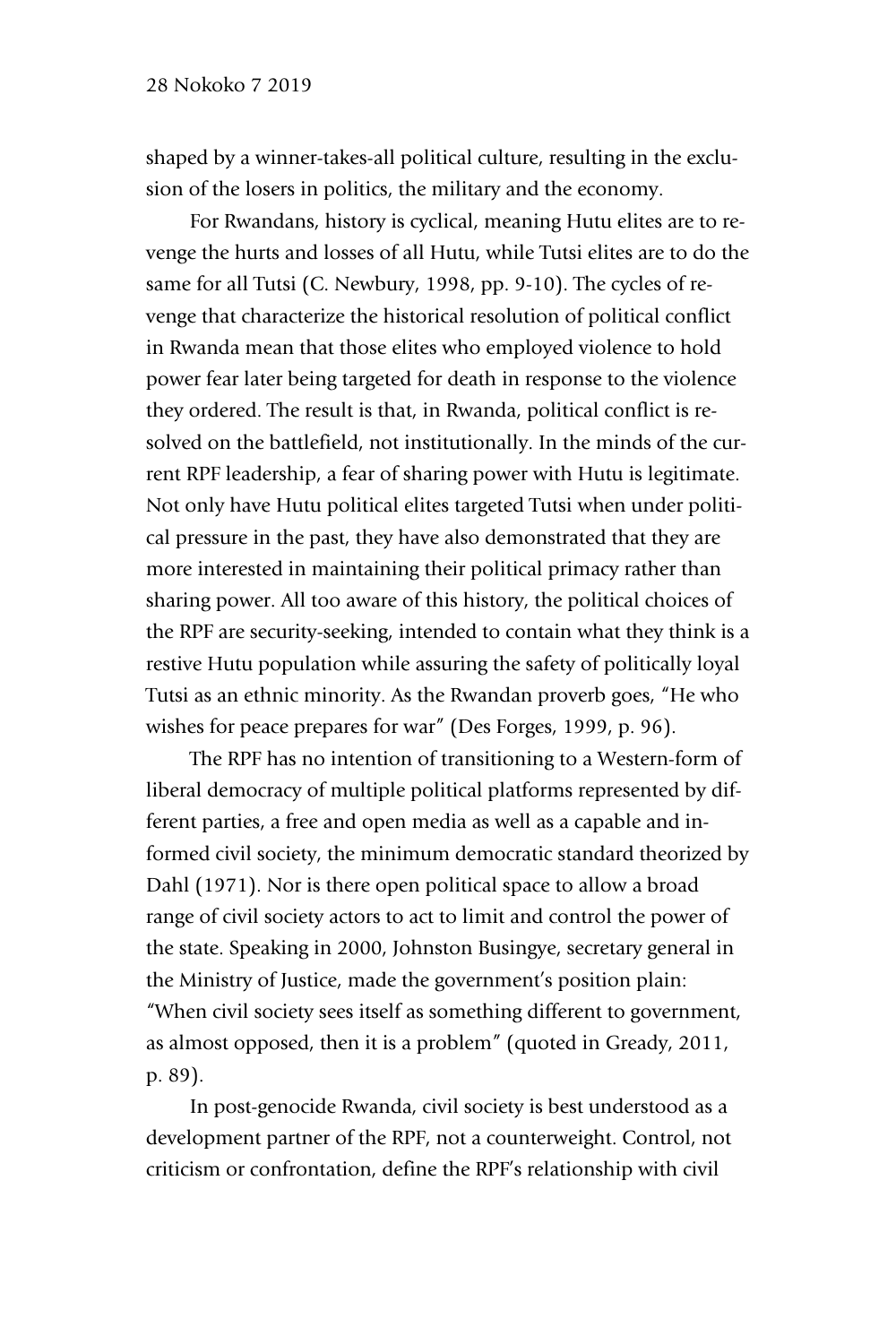society. Laws designed to control the political activities of civil society were introduced by 1998 (INCL, 2018). Subsequent revisions further entrenched control of the civil society sector, including provisions to monitor staffing, ensure their work reflects national development priorities and that they reach government-approved beneficiaries.9 Even those parts of civil society, such as think tanks or the university that appear to produce critical research do so with the rubber stamp of government approval (Nylen, 2018). In Rwanda, the existence of 'critical' research centers and institutes allows the government to silence foreign critics as evidence of 'independent' voices that question government policy and elite behavior. The reality is such research is usually vetted by the government, and approved by the relevant line ministry before publication, as Ingelaere documents in his analysis of World Bank reports that were embargoed by the Ministry of Local Government (2010, pp. 49-51).

# Structural Control and Electoral Outcomes

The 2003 parliamentary and presidential elections did not result in democratic outcomes (Meierhenrich, 2006, pp. 633). The efficient administration of the elections gave the RPF leadership international legitimacy it craved, paving the way for continued foreign aid and good will as the government pushed its developmental credentials (Longman, 2011; Matfess, 2015; Reyntjens, 2013). International organizations failed to see that orderly electoral outcomes resulted in tighter authoritarianism. As such, the first national elec-

j

<sup>9</sup> As a result, domestic civil society organisations struggle to form partnerships with international NGOs, human rights organisations, and other not-for-profit groups such as church groups, women's coops and student clubs (ICNL, 2018). Not only are such partnerships mediated through the government, DMI monitors the speech of development workers, foreign journalists, and other internationals through an unspoken "24/20" rule. A health specialist living in Kigali explains: "You say something wrong and you get 24 hours to leave the country with 20 kilos worth of stuff" (Santoro and Thomson, 2014).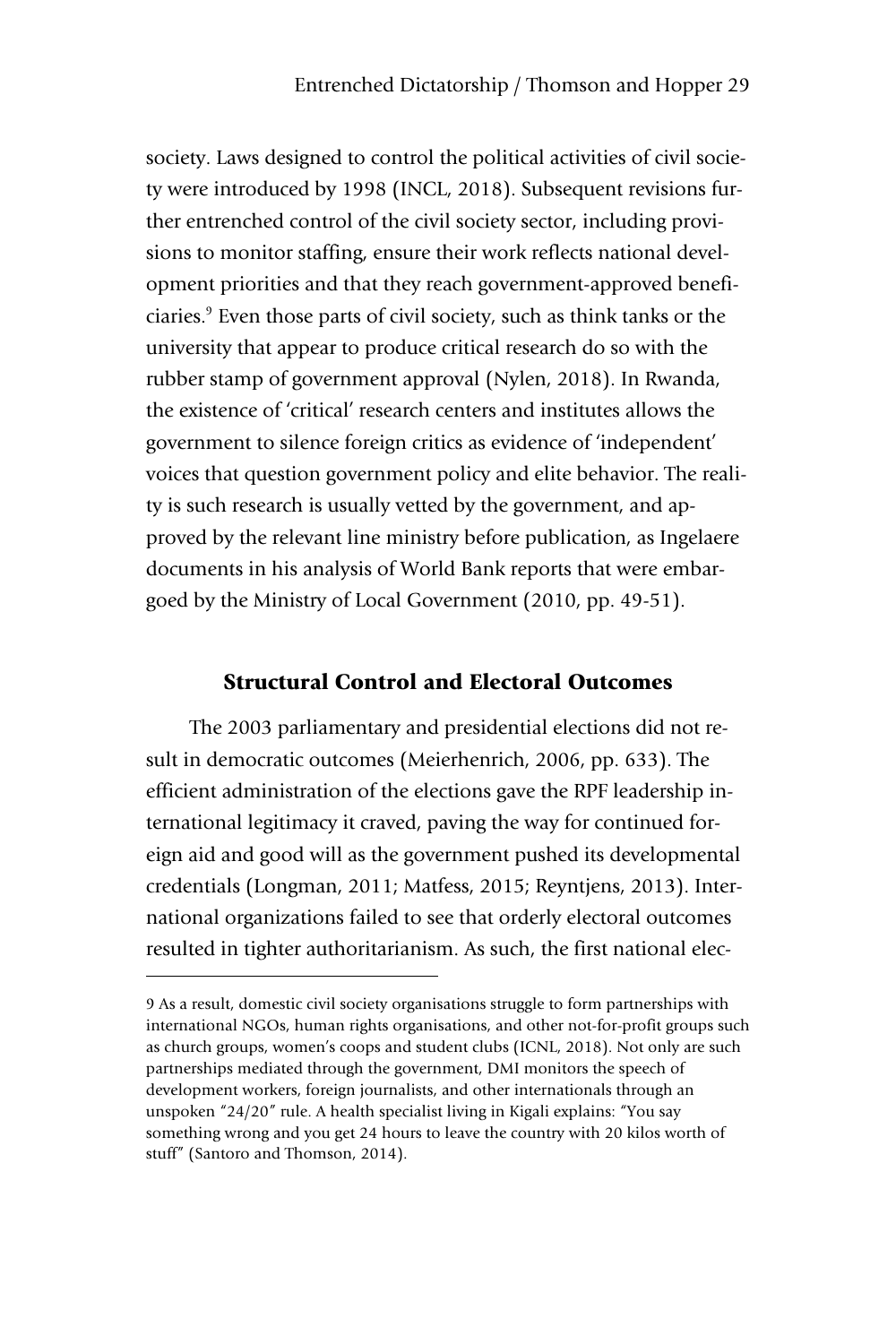tions since the 1994 genocide inaugurated constitutional dictatorship dressed up as a Rwandan-style consensual democracy. By the end of 2003, the higher echelons of power were firmly in the hands of a few men, notably President Kagame and his inner circle of political, military and business advisors, most of whom were either founding or longtime members of the RPF. The parliamentary (2008 and 2013) and presidential elections held since 2003 (2010 and 2017) reveal a political system designed for control rather than dialogue (Waldorf, 2014).

Kagame, in consultation with a small inner circle of trusted intelligence, military and political aides from the ruling Rwandan Patriotic Front, sets government policy on practically all issues without involvement of cabinet, parliament or the senate, and without judicial oversight (Longman, 2017, pp. 135-186; Reyntjens, 2013, pp. 57-97). Indeed, 2015 saw the passage of an important constitutional amendment allowing the incumbent Kagame to potentially remain in power until 2034 (Thomson, 2018, p. 243). For the RPF leadership, the amendment is a uniquely Rwandan solution to the sociopolitical problems it inherited since the genocide. This narrow and self-serving approach to democratization rests on the RPF's belief that it is the sole political entity capable to ensuring Rwanda's genocide-free future (Thomson, 2018, pp. 141-142). As such, Rwandans from all walks of life must offer up unfettered support for RPF policies for as long as it takes for "democracy" to take hold in their hearts and minds (Straus and Waldorf, 2011, p. 16; Thomson, 2013, pp. 220). For the leadership, the rationale is simple: Since Belgian colonial rule sowed ethnic divisions among Rwandans that resulted in the 1994 genocide of ethnic Tutsi by ethnic Hutu, the RPF needs to first develop democratic political institutions and norms of political behavior, both among elites and the ordinary citizen, that will ensure a peaceful and prosperous Rwanda.

By the time of the 2008 parliamentary elections, the RPF had extended its reach, administratively to the grassroots through a poli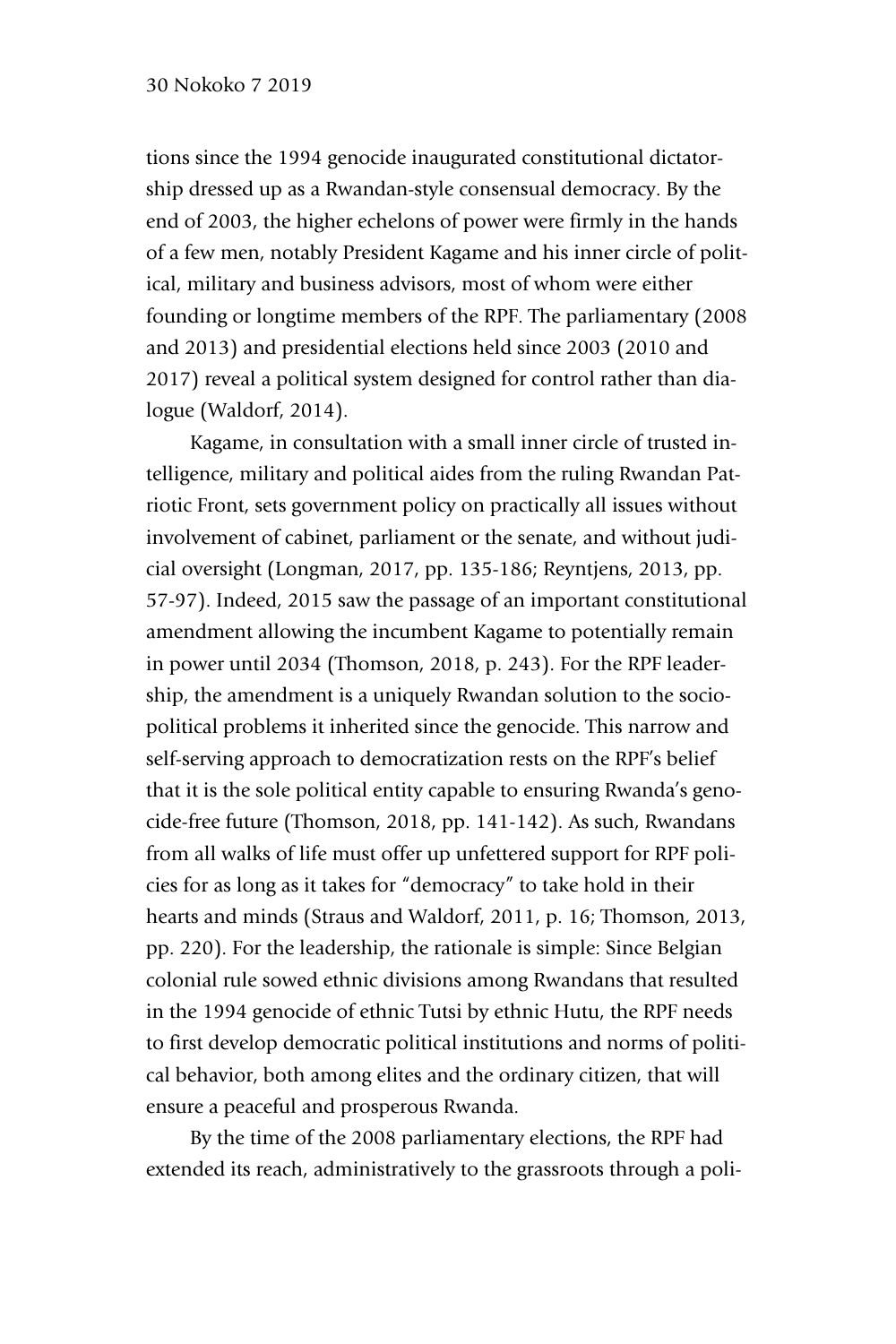cy of decentralization, and into the hearts and minds of Rwandans through citizenship reeducation and voter sensitization campaigns (Sundberg, 2016, pp. 183-217). This reach is a product of "clear hierarchies and an intricate organization" that appoints government officials to positions with overlapping administrative roles (Purdeková, 2011, p. 481). Official restructuring in 2006 decentralized state bureaucracy under the guise of better grassroots service delivery. Units of governance are divided into six levels: 5 provinces, including Kigali City, 30 districts, 416 sectors, 2,146 cells, 14,774 villages and *umukuru* (village committees). As of 2014, RPFappointed local government officials represent fully half the government's payroll (Chemouni, 2014, p. 246).

Paradoxically, rather than transfer power or devolve influence to ordinary people, decentralization has allowed the RPF to expand its authority and ensure obedience to the many rules and regulations instituted since 1994 (Thomson, 2018, pp. 203-220). Officials at the lowest level of the political system, the cell, look to Kigali for policy instructions as well. Working as the heads of cell committees, these unpaid, elected volunteer coordinators are responsible for the daily administration of the people in their jurisdictions (Ingelaere, 2011, p. 71). Together, the sector and the cell represent the immediate source of state power at the level of the individual. It is at these levels that the control and authority of government play out in daily life. Reports on individual behavior, as well as requests for benefits or privileges, start at the local level (Ingelaere, 2011, pp. 73-74).

Top-down administration is institutionalized and incentivized in the form of performance contracts known in the national language, Kinyarwanda, as *imihigo. Imihigo* requires local government officials, be they appointed or elected, to publicly swear under oath to implement national policy goals as instructed by government superiors in Kigali. These local government officials are charged with monitoring the population residents in their bailiwick for signs of political opposition, and ensuring that everyone turns out for RPF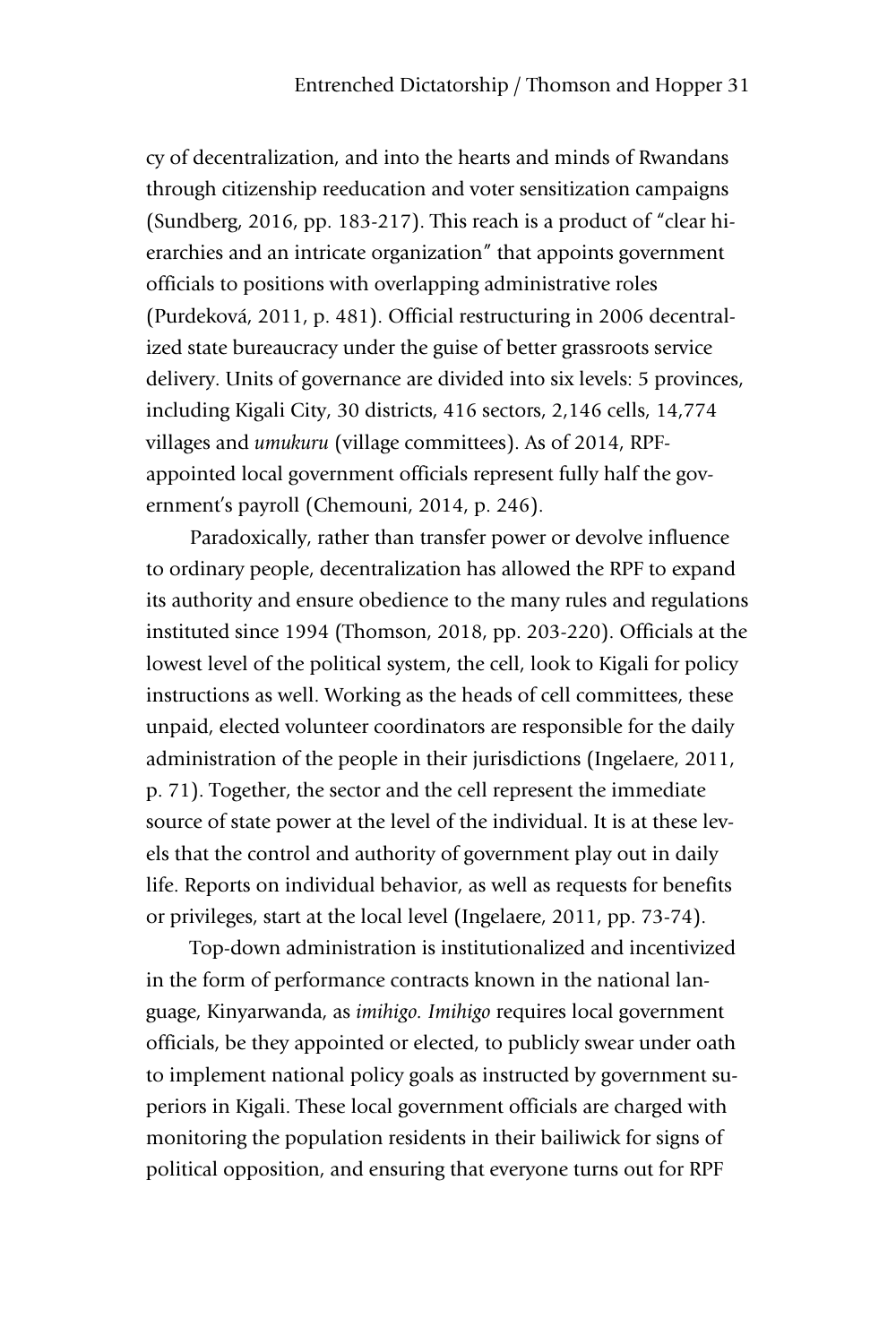# 32 Nokoko 7 2019

campaign rallies and votes for the RPF candidate. Any deviation from these directives is a breach of contract, punishable by dismissal, imprisonment and in extreme cases, flight into exile (IPAR, 2016; Silver, 2009). The threat of breaking *imihigo* commitments intensified pressure on local government officials. As one local official sighed, "*imihigo* is the engine of everything," before lamenting, "it is killing us, no one can escape it" (quoted in Chemouni, 2014, p. 250).

A mixture of government incentive, demographic density and Rwanda's hilly terrain explain the impressive ability of the RPF-led government to command authority, mobilize the masses and prompt compliance. In 2016, population density had grown to 468 per square kilometer. Almost twice as many people live on Rwanda's rolling hills than in 1993, when 255 people occupied a square kilometer. In contrast to the vast expanses of open land that characterize most African countries, Rwanda's densely inhabited hilly landscape has a fishbowl quality. There is a feeling that anyone who wishes can see and know anything, placing considerable power in the hands of local officials, and providing incentives for friends, family and neighbors to betray them in exchange for favours or preferential treatment (Thomson, 2018, p. 153). Purdeková explains this "sphere of vision" as the "experience of being seen—whether real or suspected—[affecting] the performance of those under state watch" (2016, p. 62).

Many Rwandan citizens claim to feel watched, and they are, as the political system is designed for compliance. The government aims to produce individual compliance through its many legal rules and cultural codes, including a vast surveillance network. The RPF oversees local life through administrative presence. Respect for authority and hierarchy is everything. Political and military elites dictate policy, programs and practice down to local government officials, who then ensure that the rural masses carry out the orders as instructed. Local leaders, in turn, monitor the activities and speech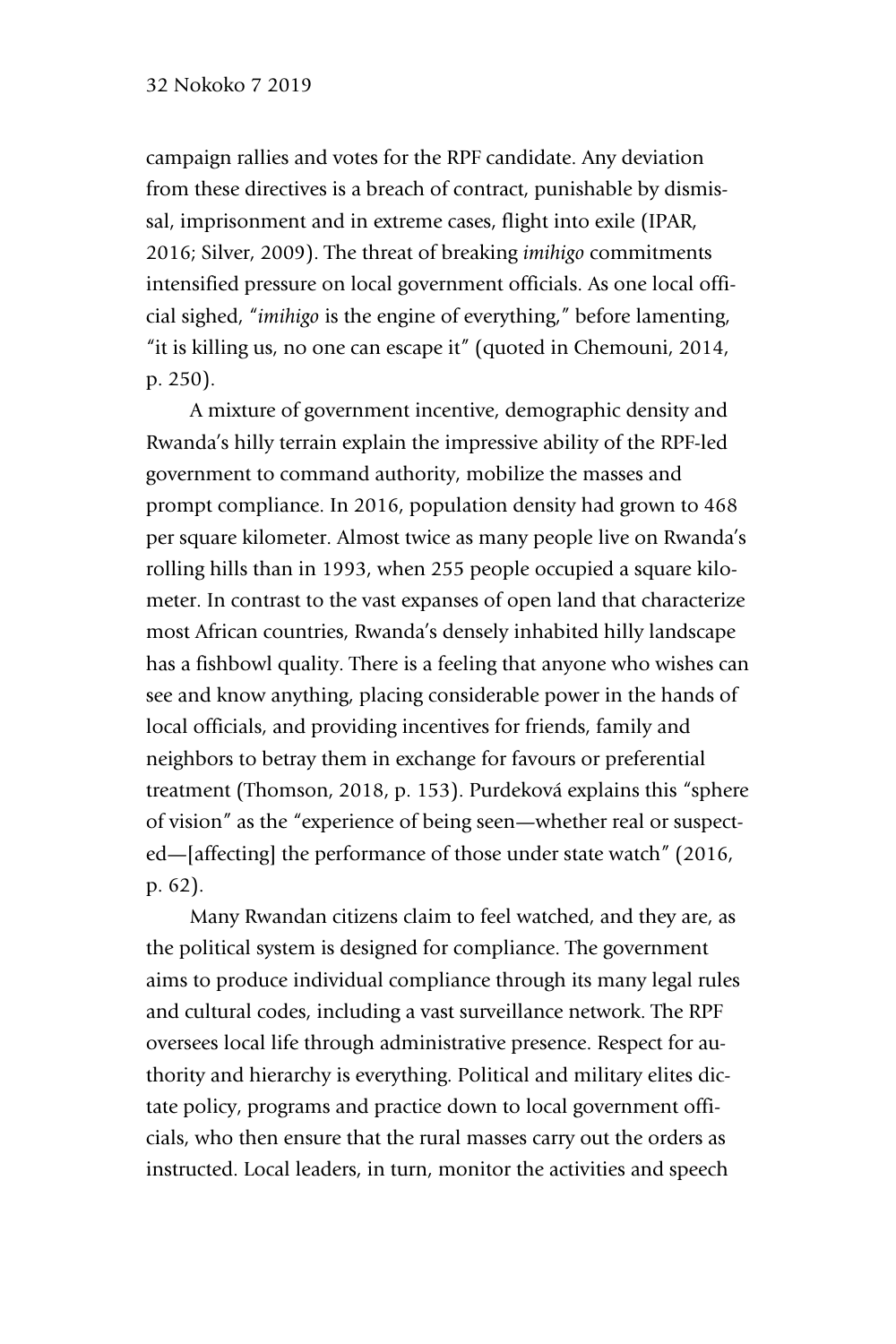of individuals within their bailiwick (Thomson, 2013, p. 37). Compliance with government directives is paramount, as is knowing and respecting one's spot in the hierarchy. It is common to see poor, rural Rwandans supplicating before local officials in hopes of securing much-needed social benefits, and then to observe those same local authorities deferring to their higher-ups (Thomson, 2018, p. 154) Naturally, President Kagame is at the top of the pyramid. Rwanda's hierarchical political structure has its origins in precolonial monarchy: The pecking order has merely been refined by successive political leaders (Des Forges, 2011; Newbury, 1988). The RPF and President Kagame are but the most recent beneficiaries of this centralized and stratified system.

This structural reality goes some way to explaining why President Kagame and his RPF consistently garner so much of the national vote. It is unsafe to not vote for them, despite a fledging critical opposition that operates from exile. Although, opponents did come out of hiding to challenge Kagame during the 2010 and 2017 presidential elections, they were not able to participate on a level electoral playing field.

# Eliminating Opponents

Since 2003, the RPF handily controls the political realm, and by extension, electoral outcomes. The presidential contest is the most visible of these, and President Kagame has used his platform to praise his government's efforts at rebuilding Rwanda to international audiences while denying opportunities for an opposition to emerge, let alone participate. The exclusion of political opponents is, in Kagame's mind, easily explained: Anyone who questions RPF rule is preaching genocide denial or seeks to destabilize Rwanda with divisive politics (Reyntjens, 2013, pp. 187-194). The result is a nonexistent domestic political opposition, despite the presence of a few parties willing to contest the hegemonic RPF. In the last two dec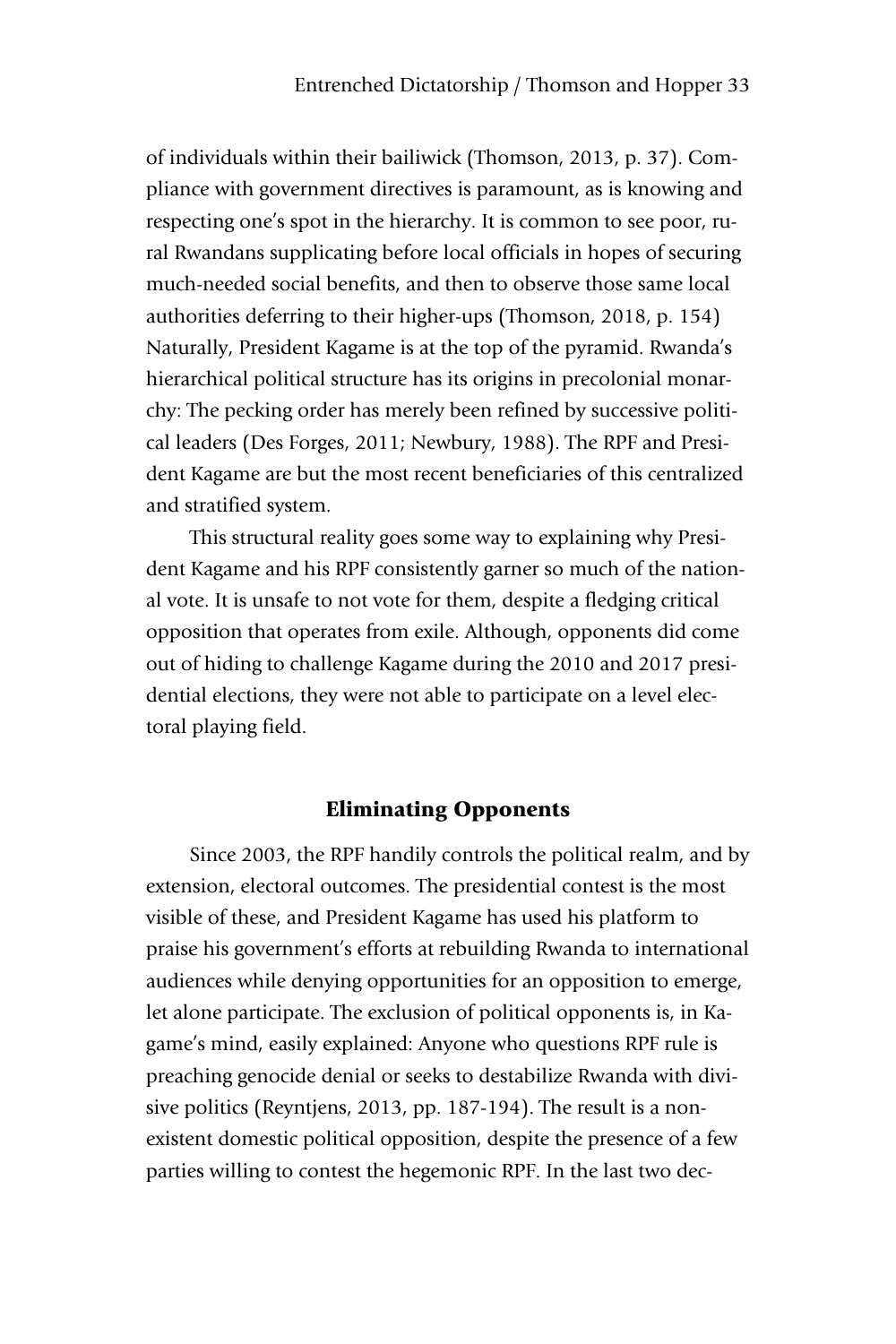ades, waves of political dissenters have left the country, either by force or in self-imposed exile (Bouka, forthcoming). Many of them were critics of the government in the immediate post-genocide period, urging the RPF to allow space and resources for democratic institutions and norms to take root (Thomson, 2018, pp. 137-140).

By the time of the 2010 presidential elections, "almost all of Rwanda's opposition figures were in exile," unable to operate fair and square on the ground (Jones, 2016, p. 347). Despite the RPF's near-total domination of the electoral realm, it sought to further tighten its electoral grip. Anyone who stands against Kagame is ruthlessly punished. Take for example the experiences of Victoire Ingabire in 2010 and Diane Rwigara in 2017. Both women sought to challenge Kagame's preeminence, and both have paid dearly, imprisoned (at the time of writing) in their pursuit of standing for office.

Throughout the 2010 presidential campaign, Victoire Ingabire Umuhoza, of the United Democratic Forces–Inkingi party, along with other senior FDU members proposed that the genocide affected all Rwandans, not just Tutsi. This, unsurprisingly, drew the ire of the RPF. Both Ingabire and the party's general secretary were arrested at different times early in 2010. Ingabire's troubles began at her very first rally. In a January 2010 speech at the Gisozi Genocide Memorial Centre in suburban Kigali, Ingabire implored the government to recognize Hutu lives that were lost in 1994. Ingabire's suggestion was politically tone-deaf, not because it was incorrect— indeed, her words resonated with many who were unhappy with how RPF-led reconciliation efforts were progressing—but because, by equating Hutu lives lost during the 1994 genocide with Tutsi lives lost, Ingabire essentially denied the RPF's singular narrative of Tutsi victims and Hutu perpetrators (Jones, 2016). As such, she was charged with denying the 1994 genocide of Tutsi given its narrow legal definition.

In short order, Ingabire became the object of recognizable RPF tactics to control who can say what to whom and when about the 1994 genocide. The RPF stymied FDU efforts to register for the 2010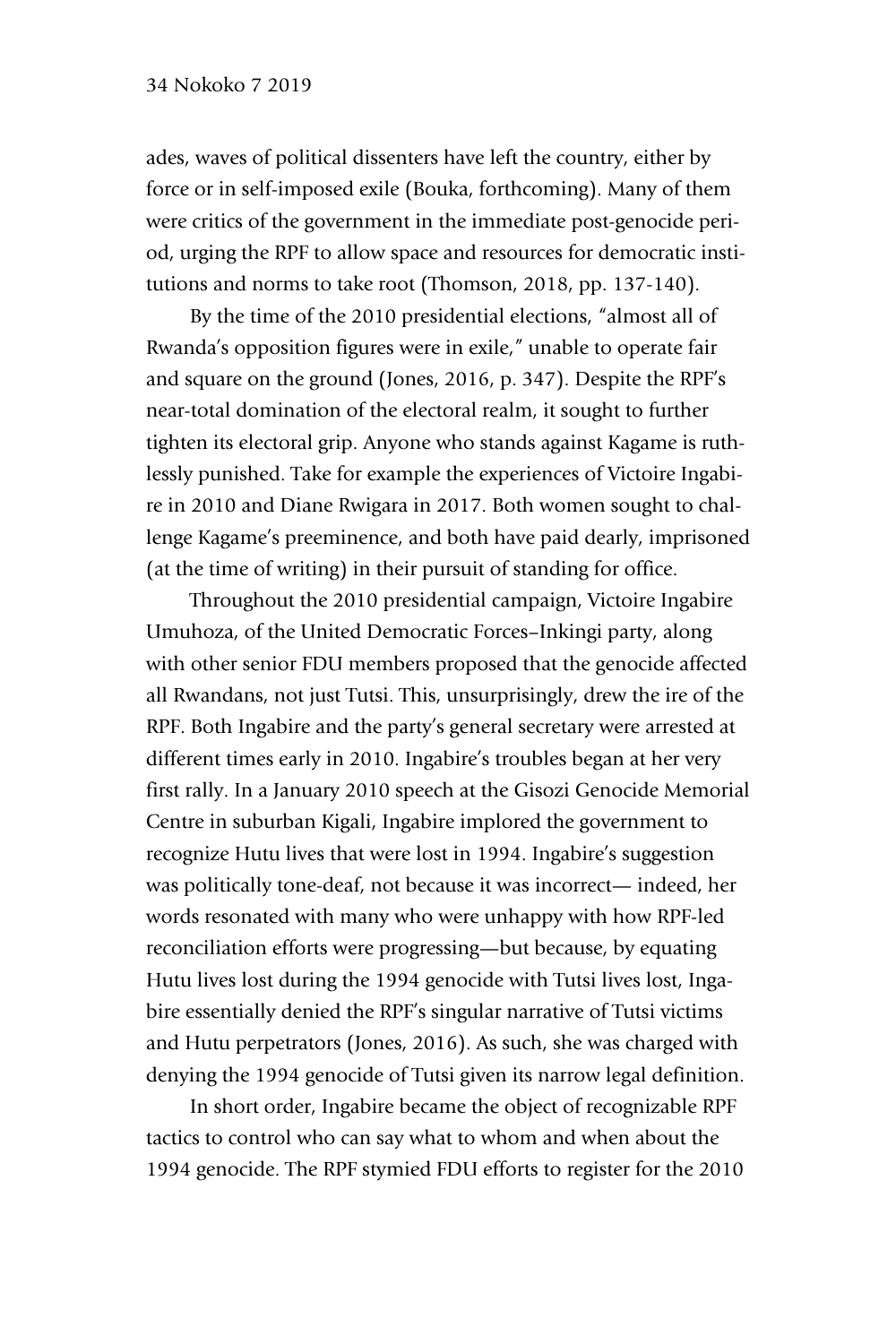elections and aimed to weaken its appeal in the countryside without raising negative comment from donors. At first, the RPF engaged in subtle obstruction. Bureaucratic hurdles were raised to prevent party registration. RPF-controlled media outlets denounced FDU leaders. Party activities were placed under perpetual surveillance. In time, these tactics gave way to more direct forms of intimidation and harassment at rallies and organizational meetings (Reyntjens, 2013, pp. 187-211). Soon after, Ingabire was arrested on allegations of genocide denial, as well as for terrorism and having genocide ideology.10 Following her trial, in 2012, Ingabire was found guilty of conspiracy to undermine the government and genocide denial, and sentenced to eight years in prison (Human Rights Watch, 2012). Her case was appealed before the Rwandan Supreme Court, whose judges increased her sentence to fifteen years. Despite international donor pleas for an impartial retrial, Ingabire remains in jail at the time of writing in mid-2018.

Diane Rwigara's presidential campaign was entirely different than Ingabire's. Diane's father, Assinapol Rwigara, a wealthy businessman and one of the original ethnic Tutsi funders of the thenrebel RPF, was killed in a car accident in 2013. Over the following twenty-four months, the government seized or destroyed his assets, including property in Kigali. Rwigara's wife and adult children claim the RPF murdered him to appropriate the family's sizeable wealth, and on suspicion that the family was funding political opponents, despite his impeccable political credentials (Thomson, 2018, p. 252). It is widely believed that the senior Rwigara had become disillusioned with the politics of the power hungry Kagame, in turn forging ties to the Rwanda National Congress, an opposition-in-exile party founded by former Kagame confidantes in 2010.

-

<sup>10</sup> These charges stem from Ingabire's alleged political ties to armed rebel groups operating in neighbouring DRC, with the presumed intention of overthrowing the government (HRW, 2012).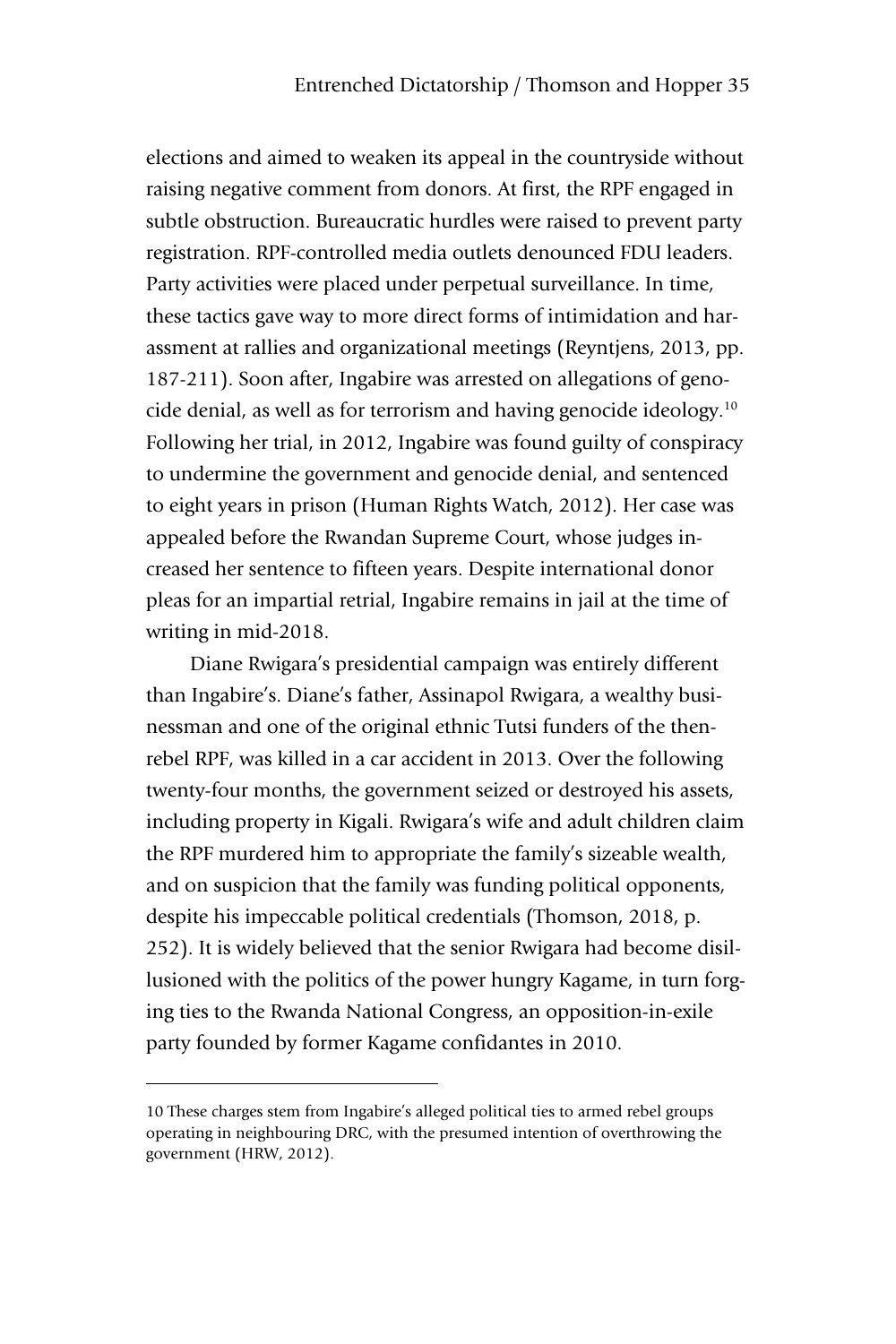## 36 Nokoko 7 2019

-

As expected, Kigali police declared Rwigara's death an accident following a "professional" investigation (Times Reporters, 2015). In May 2017, Diane Rwigara announced her intent to stand in August's presidential elections. RPF-controlled news outlets promptly released doctored nude images of Ms. Rwigara following her announcement, claiming that she lacks the moral propriety to be president, a violation of the 2003 constitution (Kitungu, 2017). This gendered form of attack is common in Rwandan politics. It occurred before the genocide and it is still practiced today (Burnet, 2012, pp. 42-6; Jefremovas, 1991). Sexualized nude images of politically aspirant women such as Ms. Rwigara are published in governmentsponsored outlets to both personally humiliate and politically sanction. Such images, along with a constitutional moral propriety clause, serve to remind women that politics is the domain of powerful men and that their rightful place is at home, not in the public sphere (Jefremovas, 1991, p. 380-382). Also at stake are Rwigara's honour and status as a young, educated and elite Tutsi woman. The nude images are likely a reminder of the gendered pitfalls of breaking with other elites.

Yet Rwigara's candidacy gained traction, particularly among Rwandans living in exile as young Rwigara chose to challenge President Kagame at the polls—something few others dared do.<sup>11</sup> Diane Rwigara's campaign ended before it could even start. The NEC declared Rwigara ineligible to stand as a presidential candidate, following the rejection of her nomination. Rwigara has been in prison since September 2017, on allegations of tax evasion and forgery (Economist, 2018).

The experience of both women offers important insights about how the RPF, under Paul Kagame, plan to rule Rwanda for the fore-

<sup>11</sup> Voters living outside of Rwanda are eligible to vote provided they register with the Diaspora Directorate, an office located in the Ministry of Foreign Affairs (http://www.rwandandiaspora.gov.rw/).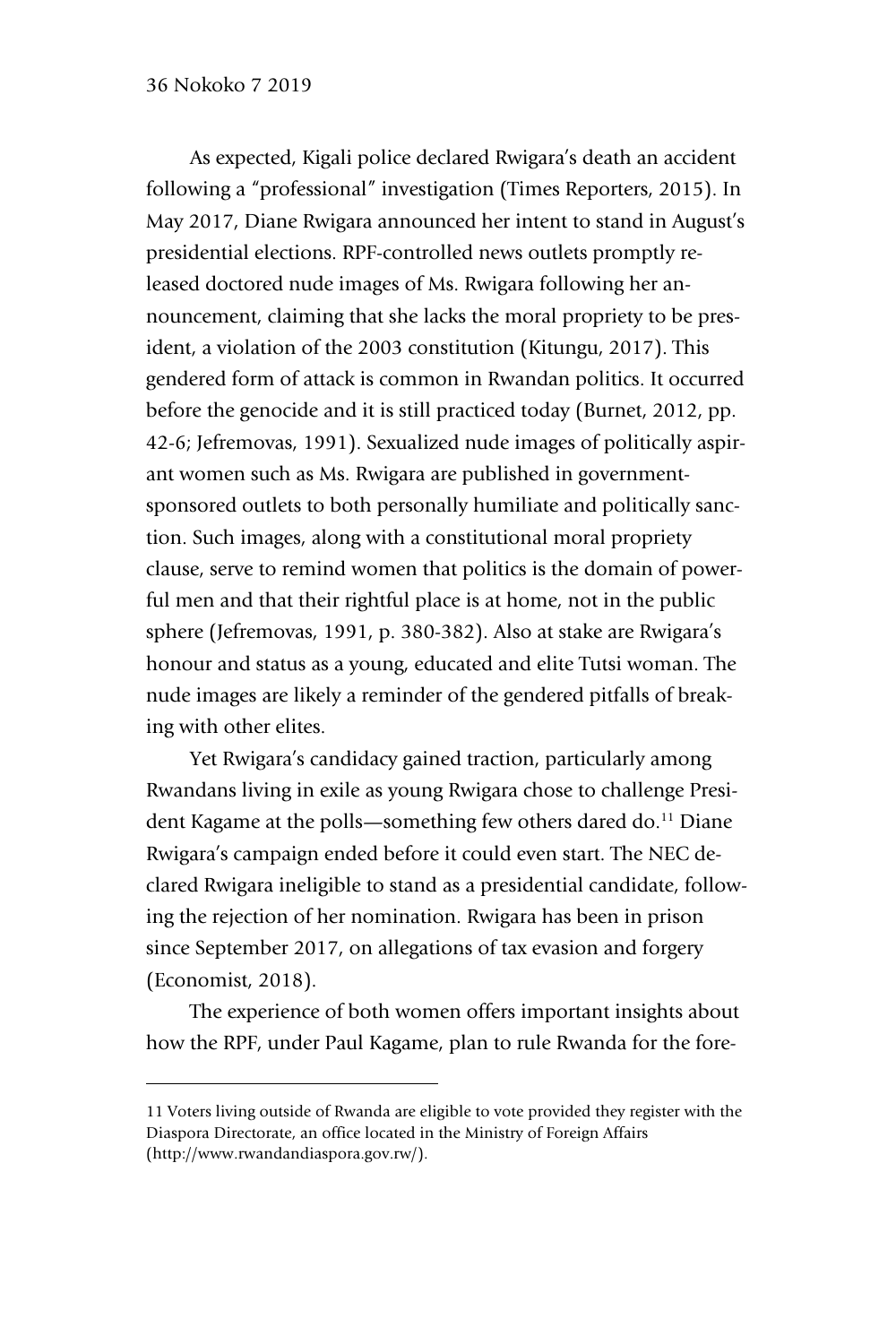seeable future. As yet (openly) unopposed in its implementation of national unity and reconciliation policies, the RPF could govern Rwanda for another two decades. Such an assertion can be made with confidence since 2015. In a nationwide constitutional referendum, Rwandans voted to amend their constitution to allow president Kagame—and only Kagame—to stand for a third seven-year term, and then for two additional five-year terms. Following his reelection in August 2017, with 99 percent of the vote, in an engineered ballot that was neither free nor fair, the president is unlikely to be prevented from governing until he chooses to step down (Thomson, 2018, pp. 253-255). Absent are both domestic checks and balances on Kagame's unfettered rule, and international sanction for his government's entrenchment of dictatorship. President Kagame all-but-asserted as much in December 2016, a full ninemonths before the 2017 presidential elections, saying that *his* RPF plans to run the country until at least the year 2050 (Kwibuka, 2016). We see no reason to disagree, given the lack of space for a political opposition to arise.

# Conclusion

Our analysis concludes that the RPF has used, with great success by its own measures, the promise of a specific Rwandan-style of democracy, inclusion and popular participation to ensure its political and military preeminence. The use of democratic tools to exclude those who question or criticize the government is at the heart of what the RPF considers a uniquely post-genocide style of democracy: Politics without representation and popular participation without voice at both the local and national levels. In addition, we find that the RPF has invested in deepening the reach of the Rwandan state system to serve its hegemonic role in society, as demonstrated by Kagame's continuous efforts to ensure the RPF is seen and felt at every level of society (Purdeková *et al*., 2018). The goal is simple: To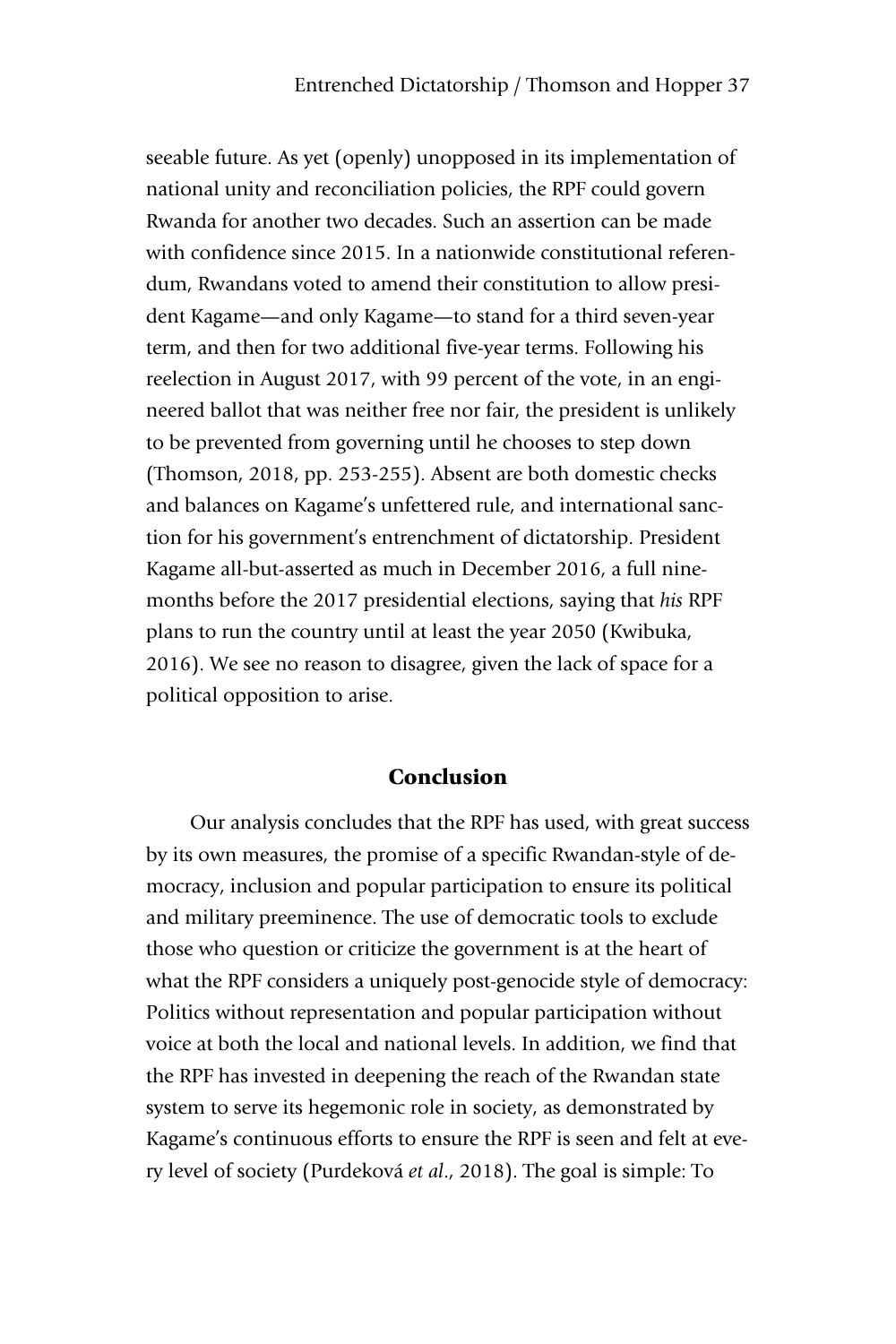assure the RPF's preeminence in the political, economic and military spheres of public life as the foundation for securing the country's stability and security. This security and stability is largely a mirage, rooted in a dense and decentralized administrative structure designed to ensure popular compliance (Ingelaere, 2001, pp. 69-71).

As a result, prospects for a post-genocide transition to democracy are non-existent. In highlighting the relationship between the quality of Rwanda's post-colonial political institutions and civilian rule by military leaders in the name of peace and security, Rwanda's legacy of ethnically-motivated civil conflict has produced weak elite commitments to political power-sharing, coopted political institutions and the overall militarization of the political realm. Historically and today, Rwanda's political leadership, whether Hutu or Tutsi, are prone to resolve political crises through force rather than compromise. The result is weak democratic institutions, a political culture characterized by repression, a co-opted civil society sector and low citizen trust in political leaders and military officials.

Though the RPF is dedicated to creating a façade of democratic elections, the international community has become increasingly aware of its intensely authoritarian electoral practices. Multiparty politics have virtually disappeared and the little that remains is thwarted by the RPF's control, minimizing chances for a peaceful change of power in the future. Victoire Ingabire and Diane Rwigara serve as a grave reminder to all Rwandans and especially to those with the determination to challenge the RPF of what obstacles remain in the political realm. Kagame's power hungry attitude was solidified through the 2017 constitutional amendment that allowed him to potentially serve as president until 2034. While there still remains an unpredictable nature to the RPF hidden behind this façade of democracy, one thing remains clear: Political elections will remain largely uncontested in an environment ridden with political fear.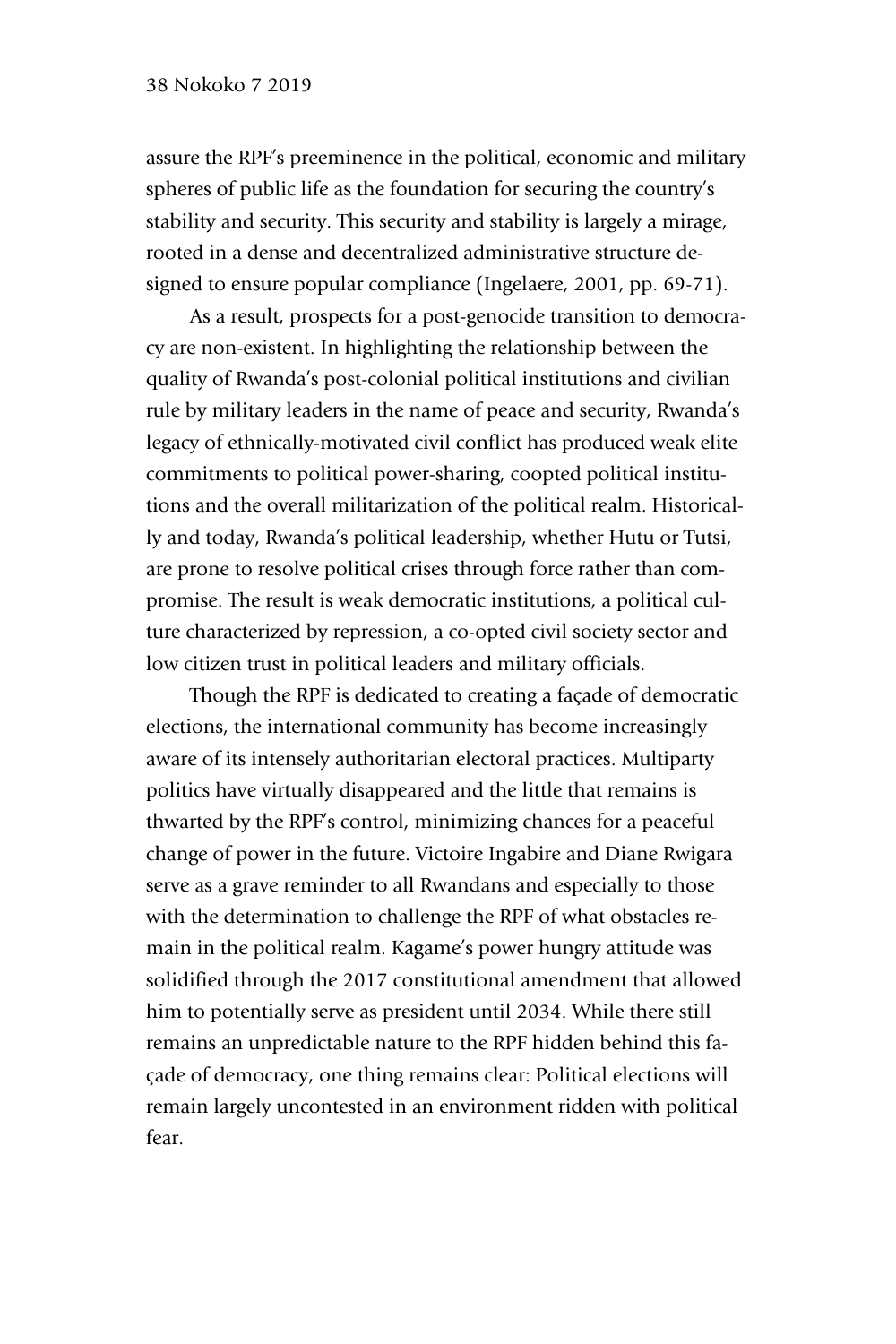Rwanda's top-down and centralized state system produces physical, emotional and economic violence that is intimately related to historical ethnic, class and gender hierarchies (Burnet, 2012, pp. 41-73). All societies harbor such cleavages. What matters is how they are defined and made real in people's lives. This is why voting, and by extension, civil and political rights matter; they provide recourse for people to seek redress for wrongs suffered at the hands of the government. No such custom is entrenched in Rwanda, and throughout its tenure, the RPF gone out of its way to prevent a culture of civic protection from emerging, using elections as a legitimating tool.

# References

- \_\_\_\_\_\_\_ (2003, May 29) The Fear of Majority Rule. *The Economist*. Retrieved from: https://www.economist.com/node/1817766.
- Abrahamsen, R. (2000). *Disciplining Democracy: Development Discourse and Good Governance in Africa*. London: Zed Books.
- Baddorf, Z. (2017). Rwanda President's Lopsided Re-election Is Seen as a Sign of Oppression. *The New York Times* August 6. Retrieved from: https://www.nytimes.com/2017/08/06/world/africa/rwandaelections-paul-kagame.html
- Bueno de Mesquita, B. and A. Smith (2011). *The Dictator's Handbook: Why Bad Behavior is Almost Always Good Politics*. Public Affairs: New York.
- Bouka, Y. (forthcoming). Rwanda: Opposition and Diaspora Political Participation. Unpublished research paper. On file with the authors.
- Burnet, J. (2012). *Genocide Lives in Us: Women, Memory and Silence in Rwanda*. Madison, WI: Wisconsin University Press.

\_\_\_\_\_ (2011). Women have found respect: Gender Quotas, Symbolic Representation, and Female Empowerment in Rwanda. *Politics & Gender* 7, pp. 303-334.

\_\_\_\_\_ (2008). Gender Balance and the Meanings of Women in Governance in Post- Genocide Rwanda. *African Affairs* 107 (428), pp. 361–386.

Carothers, T. (2002). The end of the transition paradigm? *Journal of Democracy* 13(1), pp. 5-21.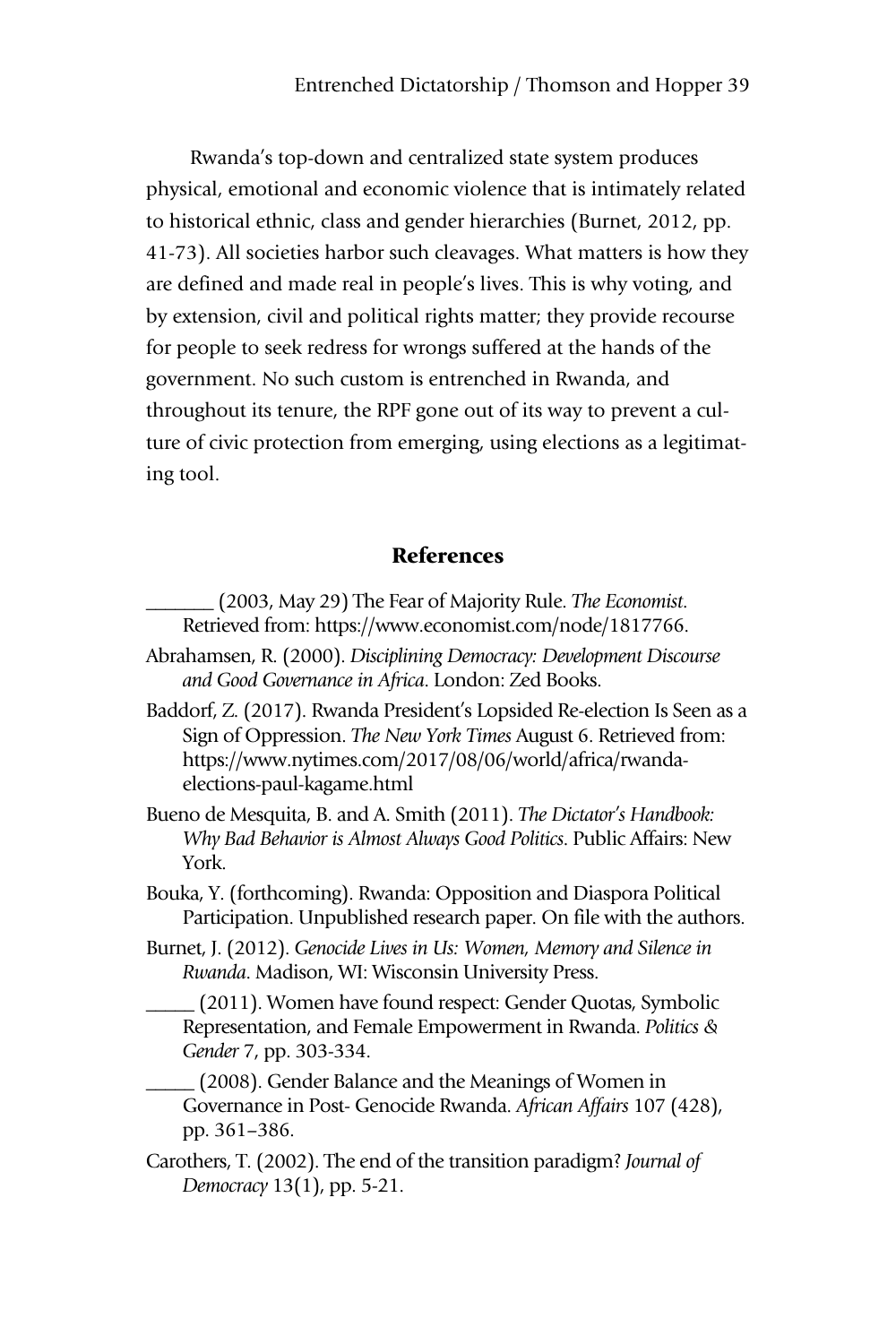Cheeseman, N. and B. Klaas (2018, May 21). How to Steal an Election in Broad Daylight: Autocrats and counterfeit democrats have perfected the art of rigging polls to stay in power—without breaking any laws. *Foreign Policy*. Retrieved from:

http://foreignpolicy.com/2018/05/21/how-to-steal-an-election-inbroad-daylight/#pq=oUAuls.

\_\_\_\_\_, M. Collord and F. Reyntjens (2018). War and democracy: the legacy of conflict in East Africa. *Journal of Modern African Studies*  56(1), pp. 31-61.

Chemouni, B. (2014). Explaining the Design of the Rwanda Decentralization: Elite Vulnerability and the Territorial Repartition of Power. *Journal of Eastern Africa Studies* 8(2), pp. 246-262.

Dahl, R. (1971). *Polyarchy*. Yale University Press: New Haven.

Des Forges, A. (1999). *Leave None to Tell the Story: Genocide in Rwanda*. New York: Human Rights Watch.

\_\_\_\_\_, edited by D. Newbury (2011). *"Defeat is the Only Bad News": Rwanda under Musinga, 18 96–1931*. Madison, WI: University of Wisconsin Press.

- Desrosiers, M-E. and S. Thomson (2011). Rhetorical Legacies of Leadership: projections of 'benevolent leadership' in pre- and postgenocide Rwanda. *Journal of Modern African Studies* 49(3), pp. 429- 453.
- Desrosiers, M.E. [@DesrosiersME]. (2018, 25 May). A trip to the archives is always a good reminder that leaders rarely completely reinvent authoritarian strategies. Case in point: the 1973 constitutional revision in Rwanda to extend presidential mandates from 4 to 5 years and ensure no limits to mandates. Retrieved from: https://twitter.com/DesrosiersME/status/999984198608936960.

\_\_\_\_\_ (2014). Rethinking political authority and rhetoric during Rwanda's first and second republics. *Africa* 84(2), pp. 199-225.

Dobson, W.J. (2012). *The Dictator's Learning Curve: Inside the Global Battle for Democracy.* New York: Doubleday.

Economist Intelligence Unit (2017). Democracy Index 2017: Free speech under attack. Retrived from: https://www.eiu.com/topic/democracyindex

Freedom House (2018). Freedom in the World 2018. Retrieved from: https://freedomhouse.org/report/freedom-world/freedom-world-2018.

\_\_\_\_\_ (1999). *Rwanda*. Retrieved from:

https://freedomhouse.org/report/freedom-world/1999/rwanda.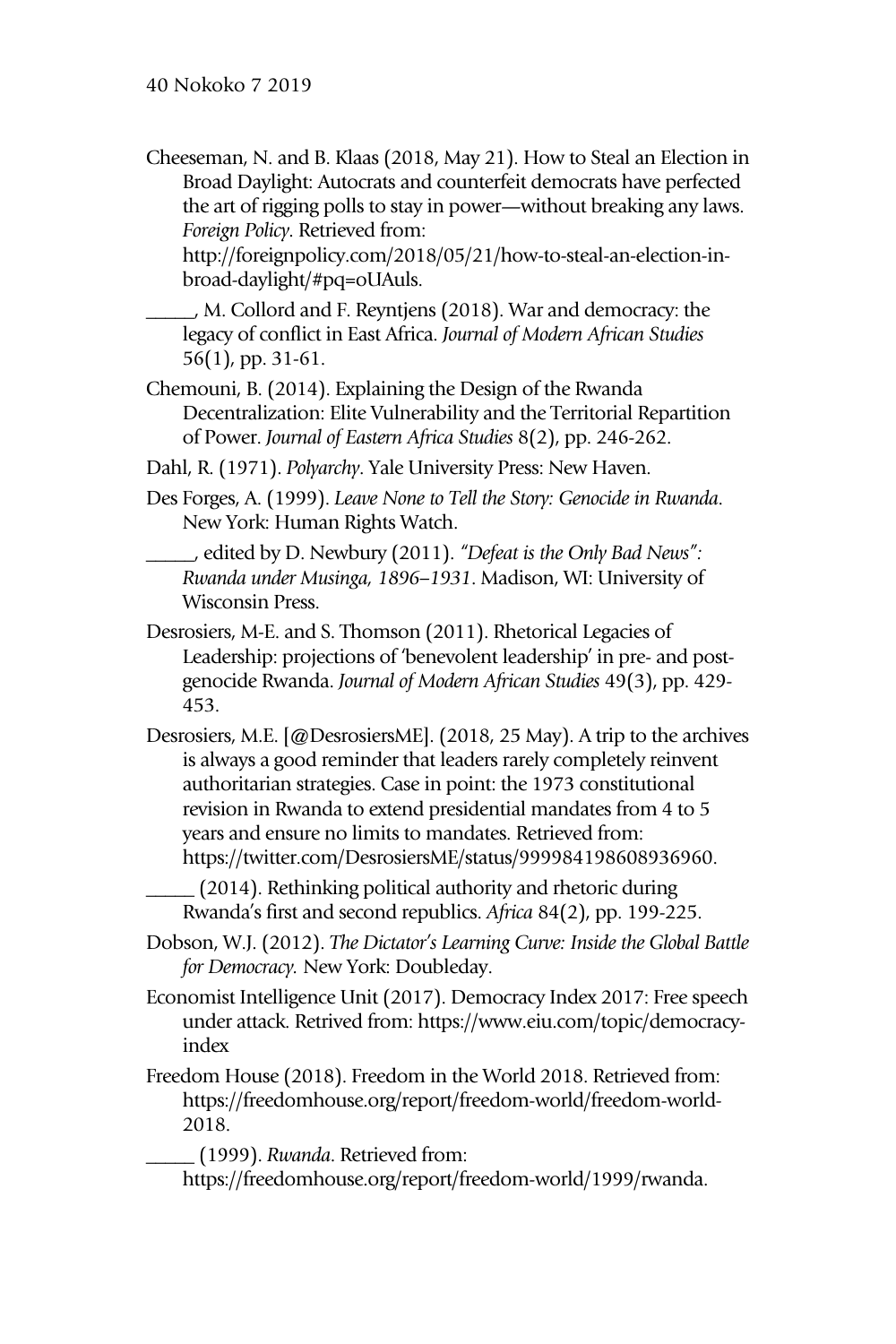- Gandhi, J. and A. Przeworski (2006). Cooperation, Cooptation and Rebellion under Dictatorships. *Economics & Politics*, 18:1, pp. 1-26.
- Gready, P. (2011). Beyond "You're With Us or Against Us." In S. Straus and L. Waldorf (eds.), *Remaking Rwanda: State Building and Human Rights after Mass Violence* (pp. 87-100). Madison, WI: University of Wisconsin Press.
- Grömping, M. and F. Martinez i Coma (2015). *Electoral Integrity in Africa*. Electoral Integrity Project, Sydney. Retrieved from https://www.electoralintegrityproject.com/electoral-integrity-inafrica/
- Hayman, R. (2011). Funding Fraud? Donors and Democracy in Rwanda. In S. Straus and L. Waldorf (eds.), *Remaking Rwanda: State Building and Human Rights after Mass Violence* (pp. 118-131). Madison, WI: University of Wisconsin Press.
- Human Rights Watch (2018). *World Report: Rwanda*. Retrieved from: https://www.hrw.org/world-report/2018/country-chapters/rwanda
	- \_\_\_\_\_ (2012, October 30). *Rwanda: Eight-Year Sentence for Opposition Leader.* Retrieved from: https://www.hrw.org/news/2012/10/30/ rwanda-eight-year-sentence-opposition-leader
	- \_\_\_\_\_ (2008). *Law and Reality: Progress in Judicial Reform in Rwanda*. New York: HRW.
	- \_\_\_\_\_ (2003). *Preparing for Elections: Tightening Control in the Name of Unity.* New York: HRW.
- Ingelaere, B. (2011). The Ruler's Drum and the People's Shout. In S. Straus and L. Waldorf (eds), *Remaking Rwanda: State Building and Human Rights after Mass Violence* (pp. 67–22). Madison, WI: University of Wisconsin Press.
- Ingelaere, B. (2010). Do We Understand Life after Genocide? Center and Periphery in the Production of Knowledge in Postgenocide Rwanda *African Studies Review* 53(1), pp. 41-59.
- Institute of Policy Analysis and Research (IPAR). 2016. *Imihigo Evaluation FY 2014/15* . Retrieved from: http://iparrwanda.org/index.php?option=com\_edocman&task=document.vie wdoc&id=59&Itemid=115&lang=en.
- International Center for Not-for-Profit Law (INCL) (2018, 10 January). *Rwanda*. Retrieved from: http://www.icnl.org/research/monitor/rwanda.html.
- International Crisis Group (2001, October 9). *"Consensual Democracy" in*  Post-genocide Rwanda: Evaluating the March 2001 Elections. Brussels: ICG.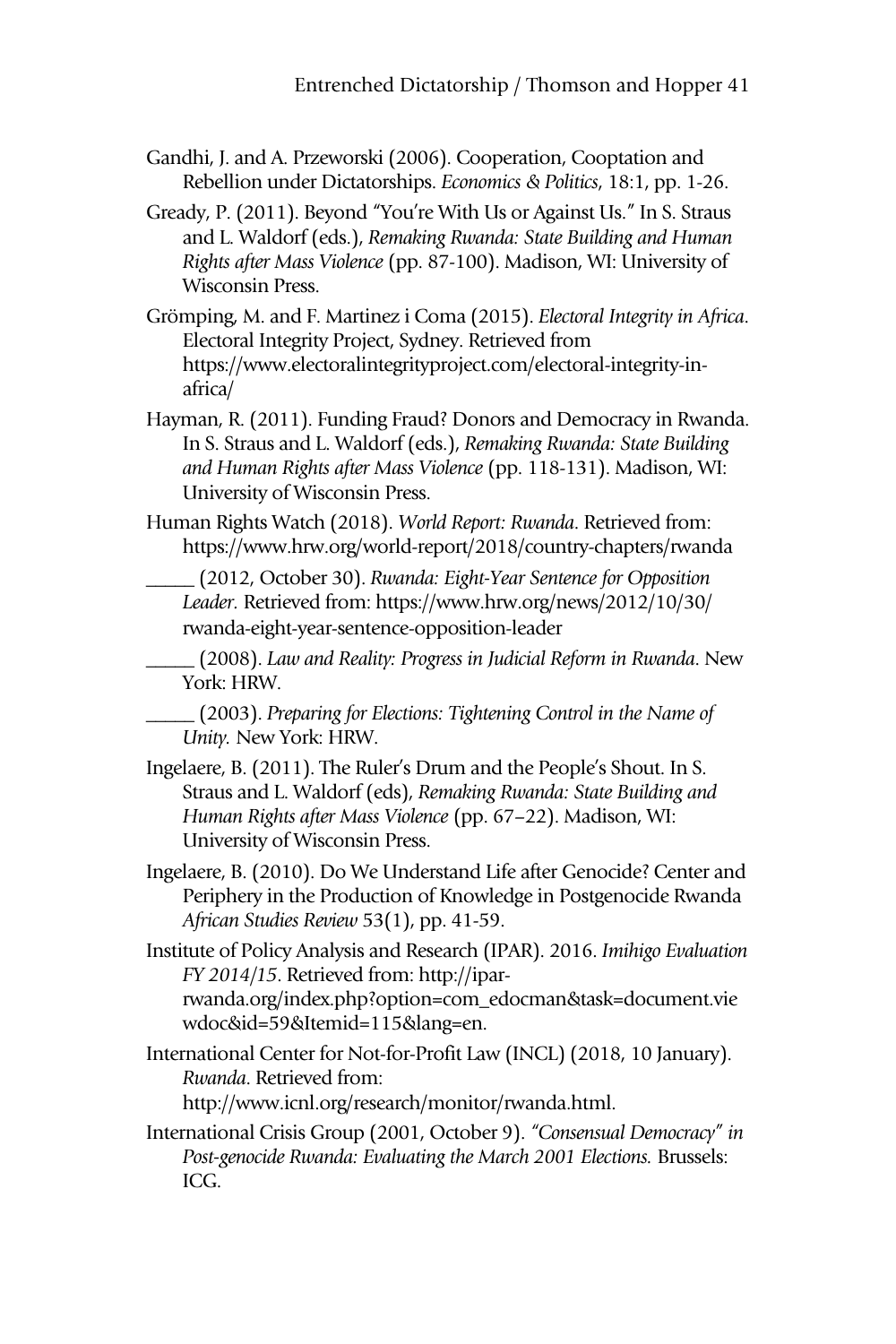- Jefremovas, V. (1991). Loose Women, Virtuous Wives, and Timid Virgins: Gender and the Control of Resources in Rwanda. *Canadian Journal of African Studies* 25, 3 (1991), pp. 378–95.
- Jones, W. (2016) Victoire in Kigali; or why Rwandan elections are not won transnationally. *Journal of Eastern African Studies* 10(2), pp. 343- 365.
- Kitungu, C. (2017, May 7). Nude Photos of Rwanda's Female Presidential Candidate Leaked. *Nairobi News.* Retrieved from: https://nairobinews.nation.co.ke/news/nude-photos-of-rwandasfemale-presidential-candidate-leaked/.
- Kuperman, A. (2004). Provoking genocide: A revised history of the Rwandan Patriotic Front. *Journal of Genocide Research* 6 (1), pp. 61– 84.
- Levitsky S. and L. Way (2002). The Rise of Competitive Authoritarianism. *Journal of Democracy* 13(2), pp. 51-65.
- Longman, T. (2011). Limitations to Political Reform: The Undemocratic Nature of Transition in Rwanda. In S. Straus and L. Waldorf (eds.), *Remaking Rwanda: State Building and Human Rights after Mass Violence* (pp. 25-47). Madison, WI: University of Wisconsin Press.
- Matfess, H. (2015) Rwanda and Ethiopia. Developmental Authoritarianism and the New Politics of African Strongmen. *African Studies Review* 58(2), pp. 181-204.
- Mission d'Observation Electorale de l'Union Européenne (MOEEU) (n.d). Rwanda: Election présidentielle 25 août 2003 et elections législatives 29 et 30 septembre, 2 octobre 2003. European Union, Brussels.
- Newbury, D. & C. Newbury (2000). Bringing the peasants back in: agrarian themes in the construction and corrosion of statist historiography in Rwanda. *American Historical Review* 105(3), pp. 832-877.
- Newbury, C. (1998). Ethnicity and the Politics of History in Rwanda. *Africa Today* 45 (1), pp. 7-24.
- Newbury, C. (1988). *The Cohesion of Oppression: Clientship and Ethnicity in Rwanda, 18 60–1960*. New York: Columbia University Press.
- Nkomo, S. [@SibusisoNkomo]. (2018, May 23). Rwanda does not fit some of the criteria @afrobarometer uses to assess and conduct surveys. Retrieved from:

https://twitter.com/SibusisoNkomo/status/999295071555149824.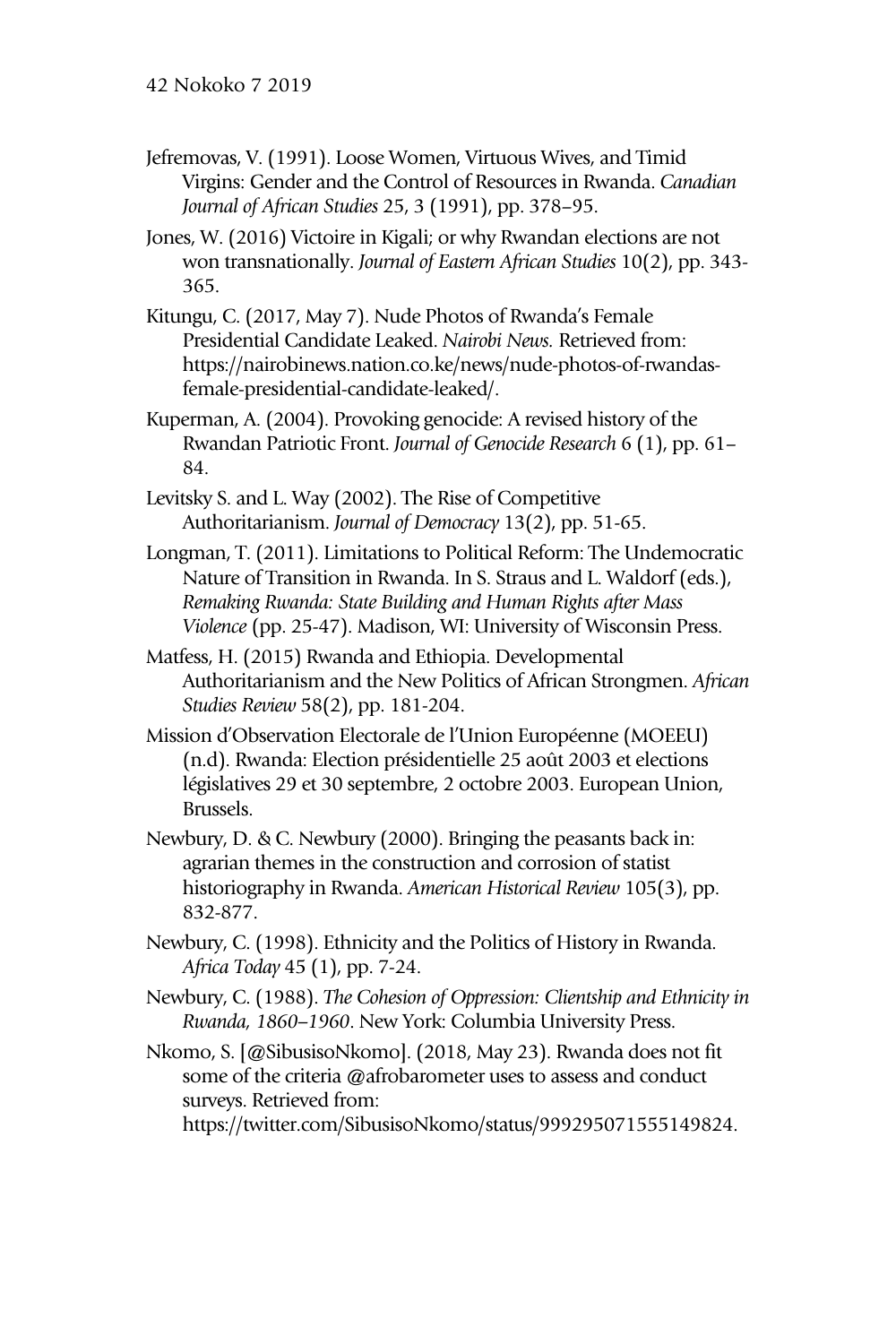- Norris, P., T. Wynter and S. Cameron (2018). The Year in Elections 2017. Electoral Integrity Project, Sydney. Retrieved from: https://www.electoralintegrityproject.com/the-year-in-elections-2017/
- Nylen, W.R. (2018). The demand for 'critical research' in a competitive authoritarian regime: think tanks in Mozambique. *Journal of Modern African Studies* 56(2), pp. 269-297.
- Ottaway, M. (2003). Promoting democracy after conflict: the difficult choices. *International Studies Perspectives* 4(3), pp. 314-22
- Pottier, Johan (2002). *Re-imagining Rwanda: Conflict, Survival and Disinformation in the Late-Twentieth Century*. Cambridge: Cambridge University Press.
- Purdeková, A., F. Reyntens and N. Wilén (2018). Militarisation of governance after conflict beyond the rebel-to-ruler frame: The case of Rwanda. *Third World Quarterly* 39(2), pp. 158-174.
- Purdeková, A., (2016). 'Mundane Sights' of Power: The History of Social Monitoring and Its Subversion in Rwanda. *African Studies Review* 59(2), pp. 59–86.
- Purdeková, A., (2011). 'Even If I Am Not Here, There Are So Many Eyes': Surveillance and State Reach in Rwanda, *Journal of Modern African Studies* 49(3), pp. 475-497.
- Prunier, G. (1998) The Rwandan Patriotic Front. In C. Clapham (ed). *African Guerrillas* (pp. 119-133). Oxford: James Currey.
- Republic of Rwanda (2004). *Executive Summaries of the National Electoral Commission Reports of the Constitutional Referendum, Presidential, and Parliamentary Elections*. Kigali: National Electoral Commission.
- Republic of Rwanda, Legal and Constitutional Commission (2003). *The Constitution of the Republic of Rwanda*. Kigali: Legal and Constitutional Commission, 4 June.
- Reno, W. (1999). *Warlord Politics and African States*. Boulder, CO: Lynne Rienner.
- Republic of Rwanda, Office of the President (1999). *The Unity of Rwandans: Before the Colonial Period and under Colonial Rule, under the First Republic.* Kigali: Office of the President.
- Rever, J. (2016, June 3). What Remains Hidden in Rwanda: The Role of Tutsi Civilians in Killing Hutus. *Foreign Policy Journal*. Retrieved from: https://www.foreignpolicyjournal.com/2016/06/03/whatremains-hidden-in-rwanda-the-role-of-tutsi-civilians-in-killinghutus/.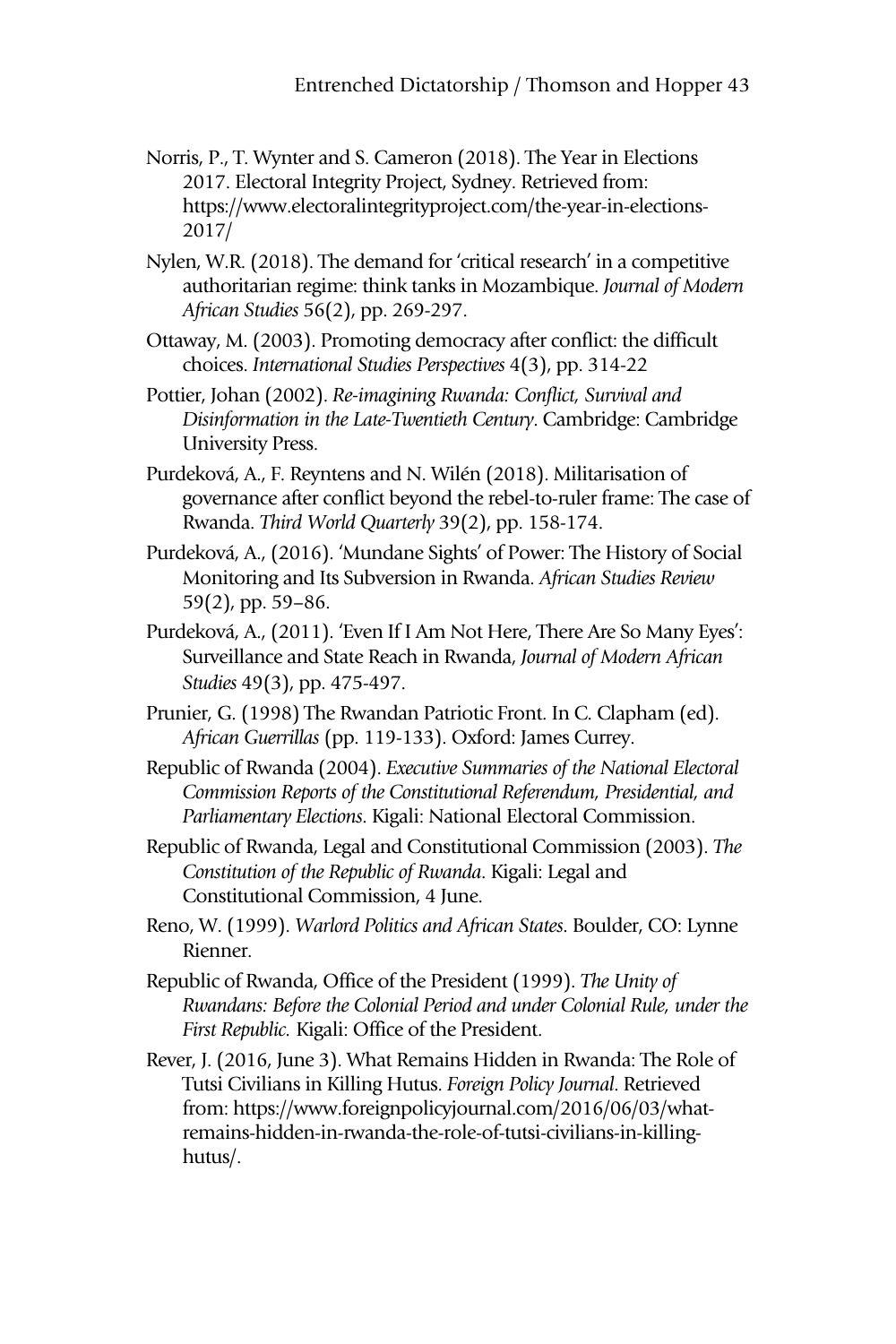- Reyntjens, F. (2013). *Political Governance in Post-Genocide Rwanda*. New York: Cambridge University Press.
- Samset, I. and O. Dalby (2003). *Rwanda. Presidential and parliamentary elections 2003*. Oslo: Norwegian Resource Bank for Democracy and Human Rights.
- Santoro L. and S. Thomson (2014, June 19). Why are Rwandans Disappearing? *The New York Times.*  https://www.nytimes.com/2014/06/18/opinion/why-are-rwandansdisappearing.html (accessed August 7, 2018).
- Sebarenzi, J. with L. A. Mullane (2009). *God Sleeps in Rwanda: A Journey of Transformation*. New York: Atria Books.
- Silver, B. (2009). Reporters Notebook: Rwanda. *Global Integrity Report 2009*. Retrieved from: http://report.globalintegrity.org/Rwanda/2009/notebookComments

```
#1
```
- Simpser, A. (2013). *Why Governments and Parties Manipulate Elections: Theory, Practice, and Implications.* Cambridge: Cambridge University Press.
- Straus, S. and L. Waldorf (2011). Introduction: Seeing Like a Post-Conflict State. In S. Straus and L. Waldorf (eds), *Remaking Rwanda: State Building and Human Rights after Mass Violence* (pp. 3–22). Madison, WI: University of Wisconsin Press.
- Stroh, A. (2009). *The Effects of Electoral Institutions in Rwanda: Why Proportional Representation Supports the Authoritarian Regime*. Hamburg: GIGA Research Programme: Legitimacy and Efficiency of Political Systems.
- Sundberg M. (2016), *Training for Model Citizenship: An Ethnography of Civic Education and State-Making in Rwanda*. Palgrave Macmillan, New York
- Tumwebaze, P. (2015, August 10). Rwigara case was handled professionally, Police, city officials say. *The New Times* (Kigali). Retrieved from: http://www.newtimes.co.rw/section/read/191446
- Thomson, S. (2018). *Rwanda: From Genocide to Precarious Peace*. London and New Haven: Yale University Press.
- Thomson, S. (2013). *Whispering Truth to Power: Everyday Resistance to Reconciliation in Postgenocide Rwanda*. Madison, WI: University of Wisconsin Press.
- United States Department of State (2017, August 9). Presidential Elections in Rwanda. Retrieved from: https://www.state.gov/r/pa/prs/ps/2017/08/273206.htm.